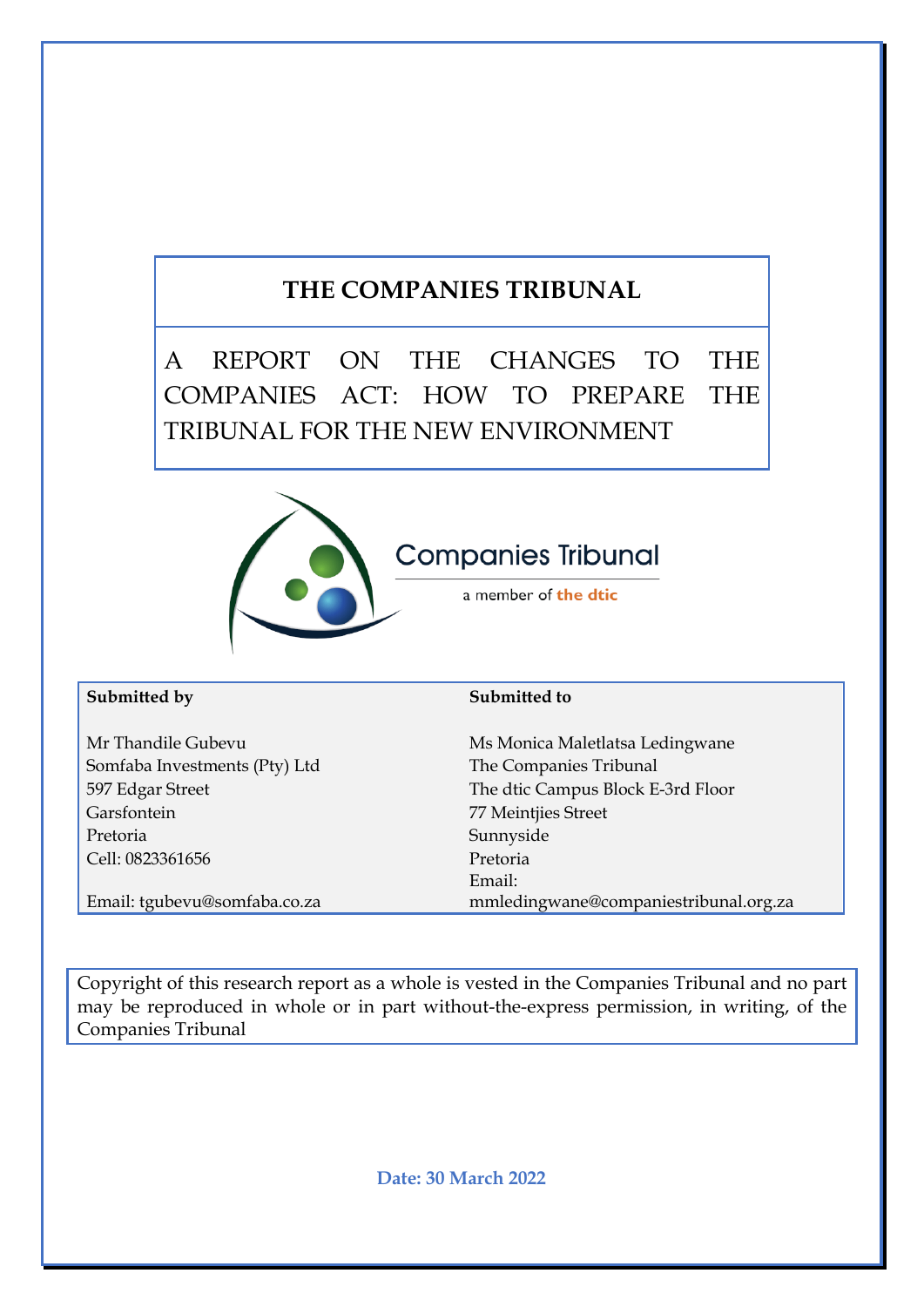# **CONTENTS**

| 1. |       |                                                                                   |  |
|----|-------|-----------------------------------------------------------------------------------|--|
|    | 1.1   |                                                                                   |  |
|    | 1.2   |                                                                                   |  |
|    | 1.3   |                                                                                   |  |
|    | 1.4   |                                                                                   |  |
|    | 1.5   |                                                                                   |  |
|    | 1.6   |                                                                                   |  |
|    | 1.7   |                                                                                   |  |
|    | 1.8   |                                                                                   |  |
|    | 1.9   |                                                                                   |  |
| 2. |       |                                                                                   |  |
|    | 2.1   |                                                                                   |  |
|    | 2.2   | Reviews relating to the proposed amendments relevant to the Tribunal11            |  |
|    | 2.3   |                                                                                   |  |
|    | 2.4   | Critical insights into the operations of the Companies Tribunal 12                |  |
|    | 2.5   |                                                                                   |  |
| 3. |       |                                                                                   |  |
|    | 3.1   |                                                                                   |  |
|    | 3.2   |                                                                                   |  |
|    | 4.1   |                                                                                   |  |
|    | 4.2   | Impending impact of the Amendments on the Tribunal's governance, planning and 15  |  |
|    |       |                                                                                   |  |
|    | 4.3   | Perspectives on the new environment, added responsibilities and improved dispute  |  |
|    |       |                                                                                   |  |
|    | 4.4   |                                                                                   |  |
|    | 4.5   |                                                                                   |  |
| 5. |       |                                                                                   |  |
| 6. |       |                                                                                   |  |
|    | 6.1.1 |                                                                                   |  |
|    | 6.1.2 |                                                                                   |  |
|    |       |                                                                                   |  |
|    |       | 6.1.2.2 Training of Members of Tribunal and personnel on BBBEE related matters  4 |  |
|    |       |                                                                                   |  |
|    |       |                                                                                   |  |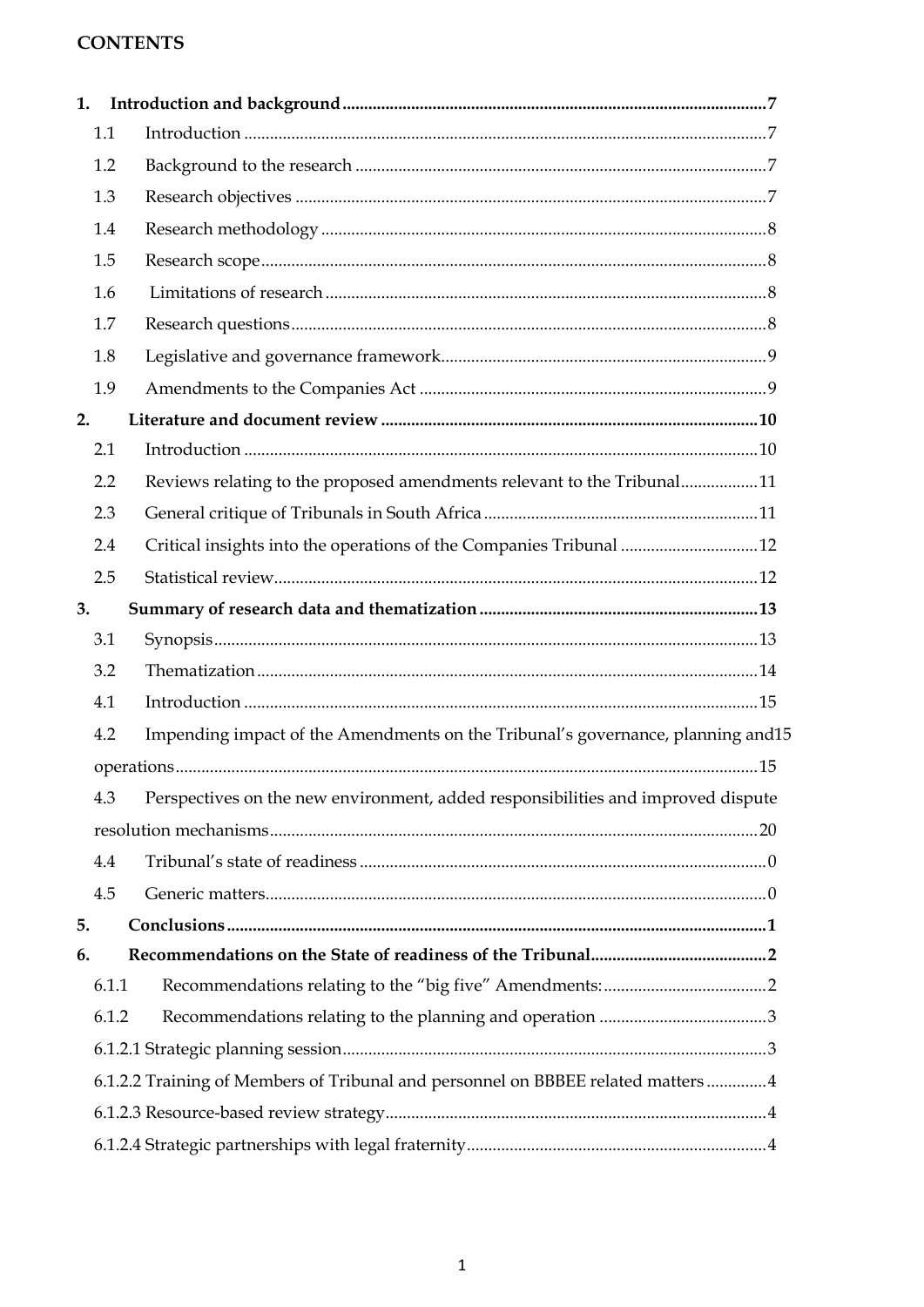### **ACKNOWLEDGMENTS**

This Research Report was commissioned by the Companies Tribunal (Tribunal). The Tribunal is one of the suites of agencies established by Government to make South Africa an attractive investment destination. It is mandated in terms of Section 195 of the Companies Act 71, 2008 (the Act) to adjudicate applications, resolve disputes through Alternative Dispute Resolution (ADR) and perform any other function assigned to it by any law in Schedule 4 of the Act[1](#page-2-0).

Somfaba Investments (Pty) Ltd acknowledges the support received from within the Tribunal as follows:

- 1. The Chairperson, Dr Mohamed Alli Chicktay, for the comments of the Research Report;
- 2. The Chief Operations Officer, Ms 'Maletlatsa Monica Ledingwane for providing input to the Research Proposal, identification of stakeholders, questionnaires, editing and providing continued guidance towards completion of this Report;
- 3. All members of the Tribunal and the governance committees who took the time to respond to the questionnaires,
- 4. Management Committee (Manco) of the Tribunal for providing insights into how the Bill would impact on the operations of the Tribunal for the various information and comments that they provided;
- 5. Ms Charmaine Galloway and Ms Sinqobile Molepo for providing logistical, administrative and other support measures.

| AA           | <b>Accounting Authority</b>                    |  |
|--------------|------------------------------------------------|--|
| <b>ADR</b>   | Alternative Dispute Resolution                 |  |
| <b>AO</b>    | <b>Accounting Officer</b>                      |  |
| <b>BBBEE</b> | Broad Based Black Economic Empowerment         |  |
| <b>CMS</b>   | Case Management System                         |  |
| <b>COO</b>   | <b>Chief Operating Officer</b>                 |  |
| <b>CIPC</b>  | Companies and Intellectual Property Commission |  |
| <b>SEC</b>   | Social and Ethics Committee                    |  |
| the dtic     | Department of Trade, Industry and Competition  |  |
| Tribunal     | Companies Tribunal                             |  |

## **TERMS AND ACRONYMS**

<span id="page-2-0"></span> $\overline{a}$ 1 https://www.companiestribunal.org.za/about-us/about-the-companies-tribunal/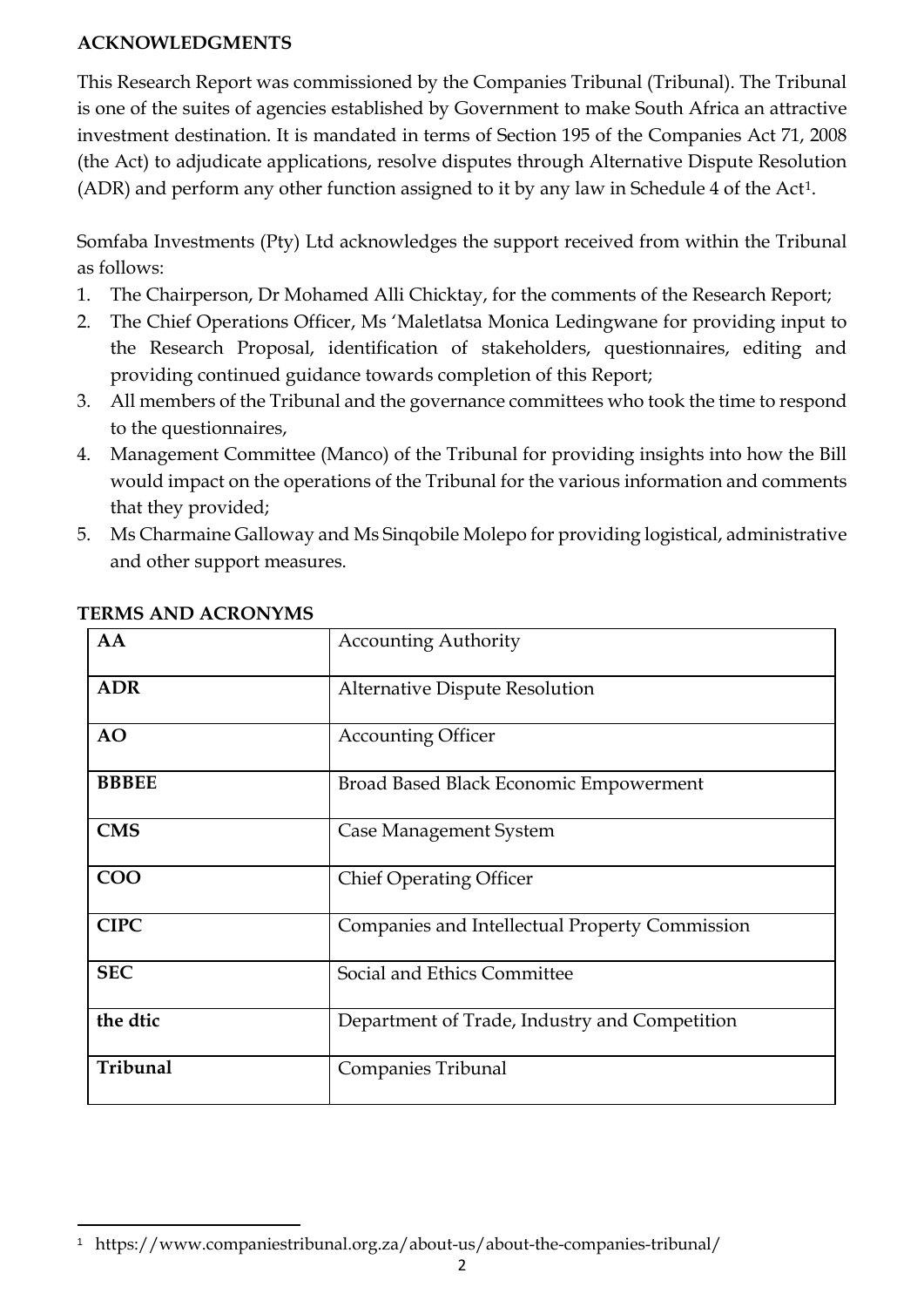# **Executive Summary**

This research was commissioned by the Companies Tribunal (Tribunal) specifically seeking to understand the impact of the new amendments envisaged in the Companies Amendment Bill 2021 (the Bill), on the planning and operations of the Tribunal and also to understand the preparations that the Tribunal should undertake in view of the anticipated new environment.

From the reading of the Memorandum to the Bill<sup>2</sup>, it appears that the Bill was not intended to introduce substantive changes. The Memorandum expressly states that the amendment proposals relate to "changes to keep up with the current trends and also to close some loopholes in the Act as discovered during the implementation period". The Memorandum further states that the changes in the Bill do not represent changes to the original policy. During the discussions with **the dtic** officials<sup>[3](#page-3-1)</sup> this sentiment was also clear. The officials stated that extensive amendments are planned in the next phase of amendments.

The above notwithstanding, according to the research findings, the Amendment Bill 2021 is a welcome development that brings about some clarity and more certainty in the application of the Companies Act, 71 of 2008. The Bill contains some important provisions that have a potential to impact positively on the Tribunal. The following is a summary of such possible positive impacts.

# **The Important (big five) Amendments relevant to the Tribunal**

- **(a) Amendment to Section 72 deals with the Social and Ethics Committee (SEC):** the amendment adds more compliance requirements on the part of the companies. These include publishing the intention to lodge an application for exemption in establishing a social and ethics committee; composition of the Social and Ethics Committee; minimum qualification of SEC members and the period within which to appoint members. The research has found that this is regarded as a positive amendment that will ensure amongst other things that only qualified persons may be part of the SEC. However, the impact of the amendment is minimal at the Tribunal's level compared to the Companies level. The requirement for the applicants to publish the intention to lodge an application for exemption, will add to the list of requirements that the Tribunal Members will need to consider in assessing the applications by companies for exemption from establishing the SEC.
- **(b) Amendment to Section 160 deals with Administrative Orders:** The amendment requires compliance date to be stated in the order and empowers the winning applicant to approach the CIPC in case of non-compliance. The research established that this is a welcome and positive amendment. Section 160 has been a significant area of concern for years. According to the research findings, this amendment will address the current inconsistencies in decisions handed down by various members of the Tribunal. The amendments offer much needed clarity and certainty on the enforcement aspect.

<span id="page-3-0"></span> $\overline{a}$ <sup>2</sup> Memorandum on the objects of the Companies Amendment Bill, 2019, end of the Companies (Act) Amendment Bill, June 2021

<span id="page-3-1"></span><sup>3</sup> Consultation Meeting (virtual) held on 25 October 2021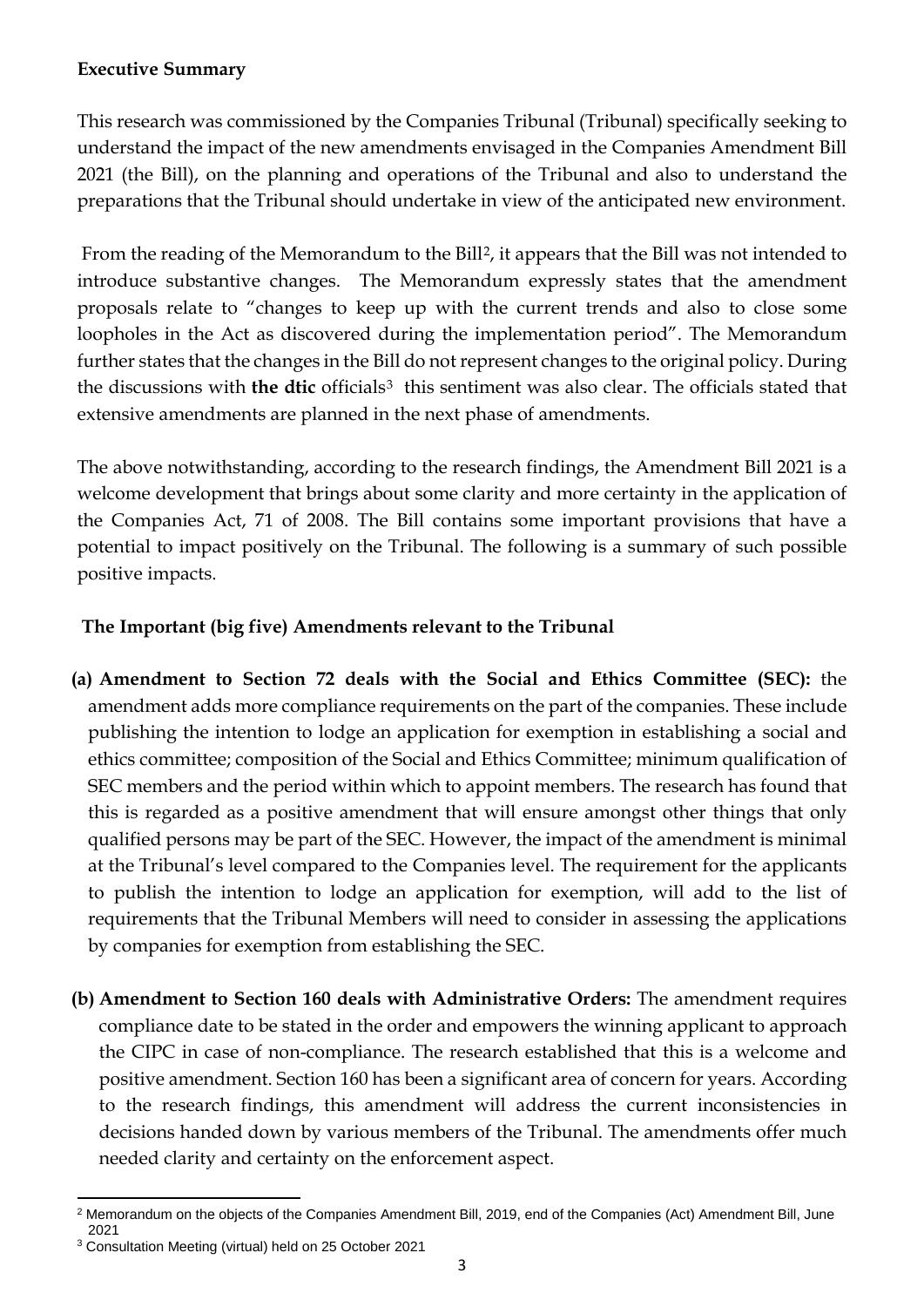**(c) Amendment to Section 166 deals with Alternative Dispute Resolution (ADR)**: The Amendment now adds the provision for a certificate of non-resolution in mediation and conciliation to be issued and for a further referral to the Tribunal for arbitration with a binding order. The amendment further removes the provisions relating to the accreditation process for ADR.

Some respondents felt that the removal of the accreditation would make no difference as in practice it was not used. CIPC indicated that in the eleven (11) years of implementation of the Act, the CIPC did not receive applications for accreditation and did not accredit any entity<sup>[4](#page-4-0)</sup>. It appears that entities that practise in ADR continued to perform probably, oblivious to the accreditation provisions. Clearly the section was not made use of by these entities.

The research anticipates minimal impact in the Tribunal's environment. This will relate to the need to rename the current certificate of failure into certificate of non-resolution and other minor amendments.

- **(d) Amendment of Section 194 deals with the responsibilities of the Chairperson.** In the Tribunal the Chairperson is perceived as the Accounting Authority (AA) not Accounting Officer (AO) The research findings indicate that the responsibilities allocated to the AA may require him or her to be more active and involved at the Tribunal than has been the case hitherto. The role and the scope of authority of the Accounting Authority will be increased. Some respondents felt that, this Amendment needs to be changed by replacing reference to the Accounting Authority to the Accounting Officer. Should it remain unchanged, the delegation framework must be amended accordingly. In this regard, the Public Finance Management Act (PFMA) of 1999 read together with National Treasury Regulations of 1999 clearly specify the roles of these officers. In the PFMA the Accounting Officer is "responsible for the effective, efficient, economical and transparent use of the resources of the department, trading entity or constitutional institution."<sup>[5](#page-4-1)</sup>. There is a myriad of other responsibilities for the Accounting Officer including ensuring that he or she establishes an 'effective, efficient and transparent systems of financial and risk management and internal control, system for properly evaluating all major capital projects prior to a final decision on the project'<sup>[6](#page-4-2)</sup>, etc.
- **(e) Amendment of Section 195(d) deals with the referral of disputes from the BBBEE Commission.** This Amendment makes provisions for the Tribunal to conciliate, mediate and arbitrate matters referred to it by the BBBEE Commission. Research has found that the role of the Tribunal will be increased in terms of new responsibilities and focus areas. The number of new applications received in the Tribunal is likely to increase. Accordingly, this may require full capacity of the members of the Tribunal (subject to availability of

l

<span id="page-4-0"></span><sup>4</sup> Enquiries made to a senior Manager of the CIPC, Legal Division on 23/03/2022.

<span id="page-4-1"></span><sup>5</sup> Treasury Regulations for departments, constitutional institutions and public entities issues in terms Public Finance Management Act 1999

<span id="page-4-2"></span><sup>6</sup> Public Finance Management Act 1999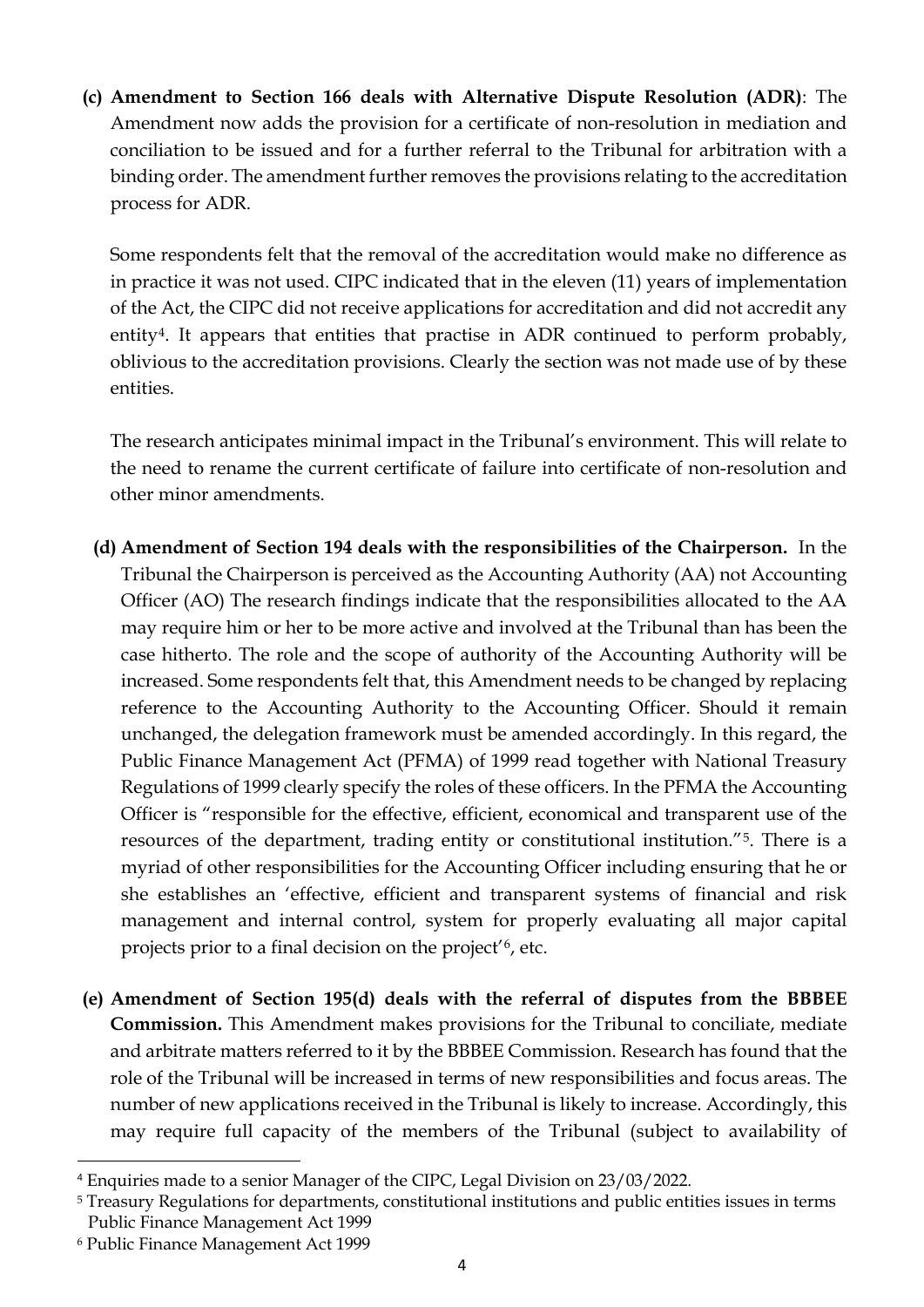resources) and full staffing as per the Tribunals organogram **(attached as Annexure 3).** With the Tribunal being involved in the BBBEE dispute matters, some respondents felt that new knowledge will also be required and therefore training will be important, as BBBEE may be a new area for most staff and some members of the Tribunal.

#### **Capacity and resources considerations**

In its various reports, (quarterly and annually) the Tribunal continuously highlighted various challenges. The research has also pointed to some of these. They include the following:

- **(a)** Facilities: Regarding facilities**,** respondents stated that **t**he Tribunal lacks professional, equipped hearing rooms and has inadequate parking space for the visitors. For hearings, the Tribunal utilises two meeting rooms at the entrance of Block E. These rooms are both small and unventilated. One of the rooms has a window which does not open at all. The second room, adjacent to the main meeting room has no window. In the light of the Covid-19 pandemic and its protocols, these rooms' capacities are greatly reduced. All meeting rooms on the floor are also shared facilities with the other occupants of Block E and consequently become unavailable when being used by the other occupants.
- **(b)** Funding or budgetary constraints**:** The various Annual Reports show that **t**he Tribunal continues to operate under financial difficulties of "Limited Budget" and "Unfunded Priorities". Respondents reported that the Tribunal is often forced to augment its funding from surpluses, unspent funds and occasional additional funding. The unpredictability of the funding makes it difficult for the Tribunal to plan its operations appropriately.

## **Generic Issues**

At a general level and perhaps unrelated to the amendments, in so far as increasing its clientele is concerned, the research found that the Tribunal could be seen as an entity of ''first resort'' and attract many applicants who value its expertise in various ways such as intellectual leadership in terms of the quality of its orders. This means that the respondents would like to see the Tribunal post amendments taking the lead in terms of the dynamism and appropriateness of its decisions. They believe Tribunal could be more attractive in ADR matters than other institutions due to its simplicity and informality in handling matters of this nature.

The Respondents also indicated that the Tribunal could be of even more importance to smaller firms that do not have the financial muscle to fight matters in the formal courts, which are expensive and time consuming.

#### **Conclusions**

The Tribunal is impacted by the amendments in some cases minimally but in other cases substantially. There are a few Amendments where the Tribunal posits that the best way is to amend the Amendment Bill itself. In most of the Amendments, the Tribunal would take less than six months to get ready for implementation. This research has therefore concluded that Section 72 amendments will impact minimally on the Tribunal processes and that Section 160 amendments may increase eagerness to use the services the Tribunal by those applicants that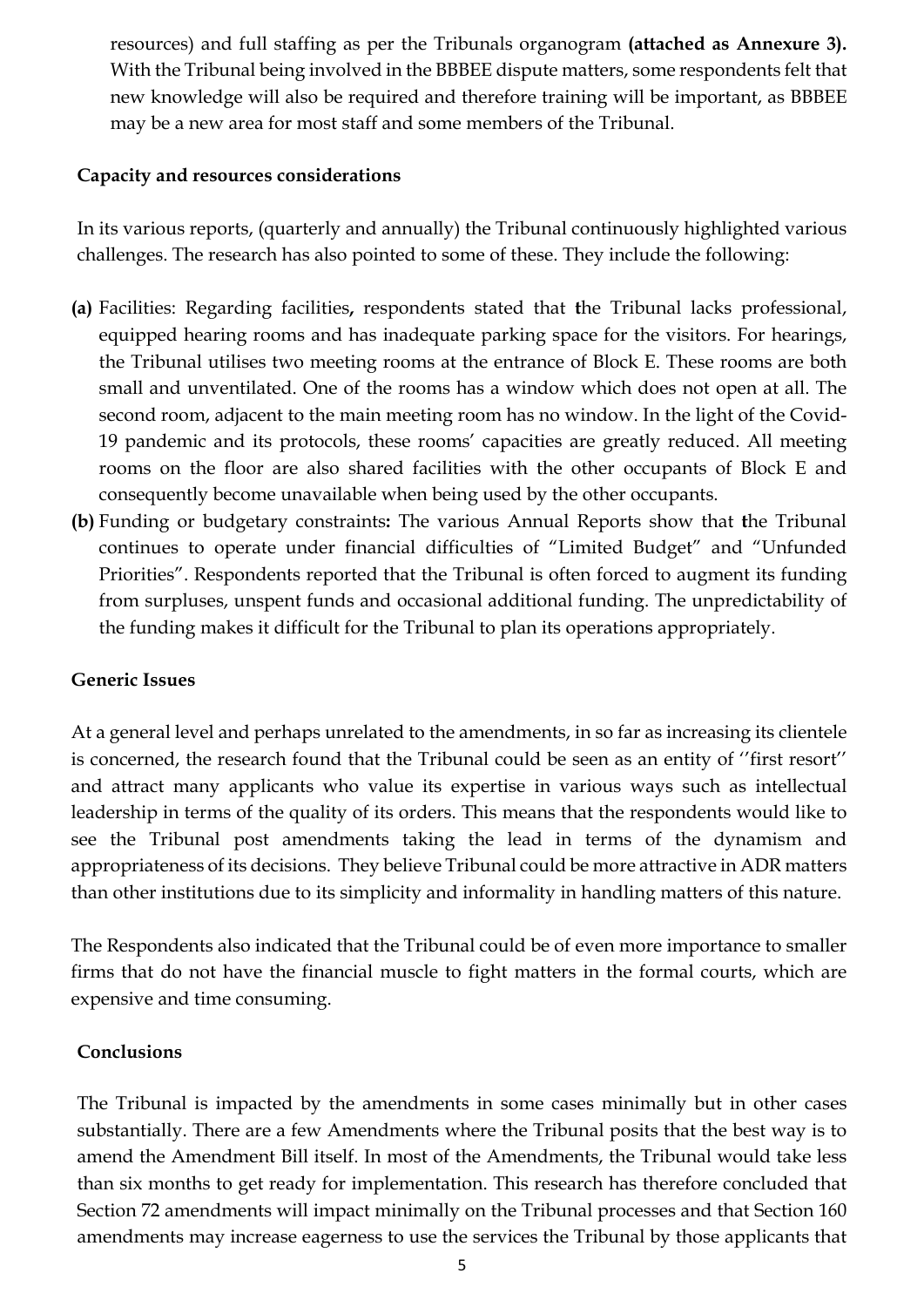expressed frustrations with this section of the Act. In addition, Section 166 amendment would have no further implications on the Tribunal subject to one's interpretation and Section 194 amendments could lead to Accounting Authority being more active and involved at the Tribunal in administrative functions. Lastly, Sections 195 amendments are likely to increase the volume of work for the Tribunal which should be managed through referral protocols agreed upon by both entities.

#### **Research Recommendations**

Lastly, having analysed the data and information from various key stakeholders, the research recommends some interventions that are required in preparation for the new environment. The recommendations include the following:

## **(a) Relating to the big five amendments:**

The recommendations here include amongst others, timeous communication of the order to the parties in question as well as the effective date of the administrative order thereof. The renaming of the current certificate of failure to certificate of non-resolution as proposed in the Amendment; review of the amendment of the delegation framework to accommodate the new functions given to the accounting authority; and the reconfiguration of the case management system to track the referrals from the Commission

## **(b) Relating to planning and operations:**

Recommendations include strategic planning session focused on the new environment, training of Members of Tribunal and personnel on BBBEE related matters, and further engagement with BBBEE Commission in view of the anticipated flow of referrals from the Commission. Furthermore, there will be a need to refine processes envisaged in the current MOU and to get a better feel of the numbers of referrals to be expected. Therefore, it is recommended that a resource-based review strategy to assess the totality of the Tribunal's resources needs be developed, strategic partnerships with independent legal practitioners, and partnership arrangement with the courts be considered with a view to improving cooperation on adjudication and ADR matters.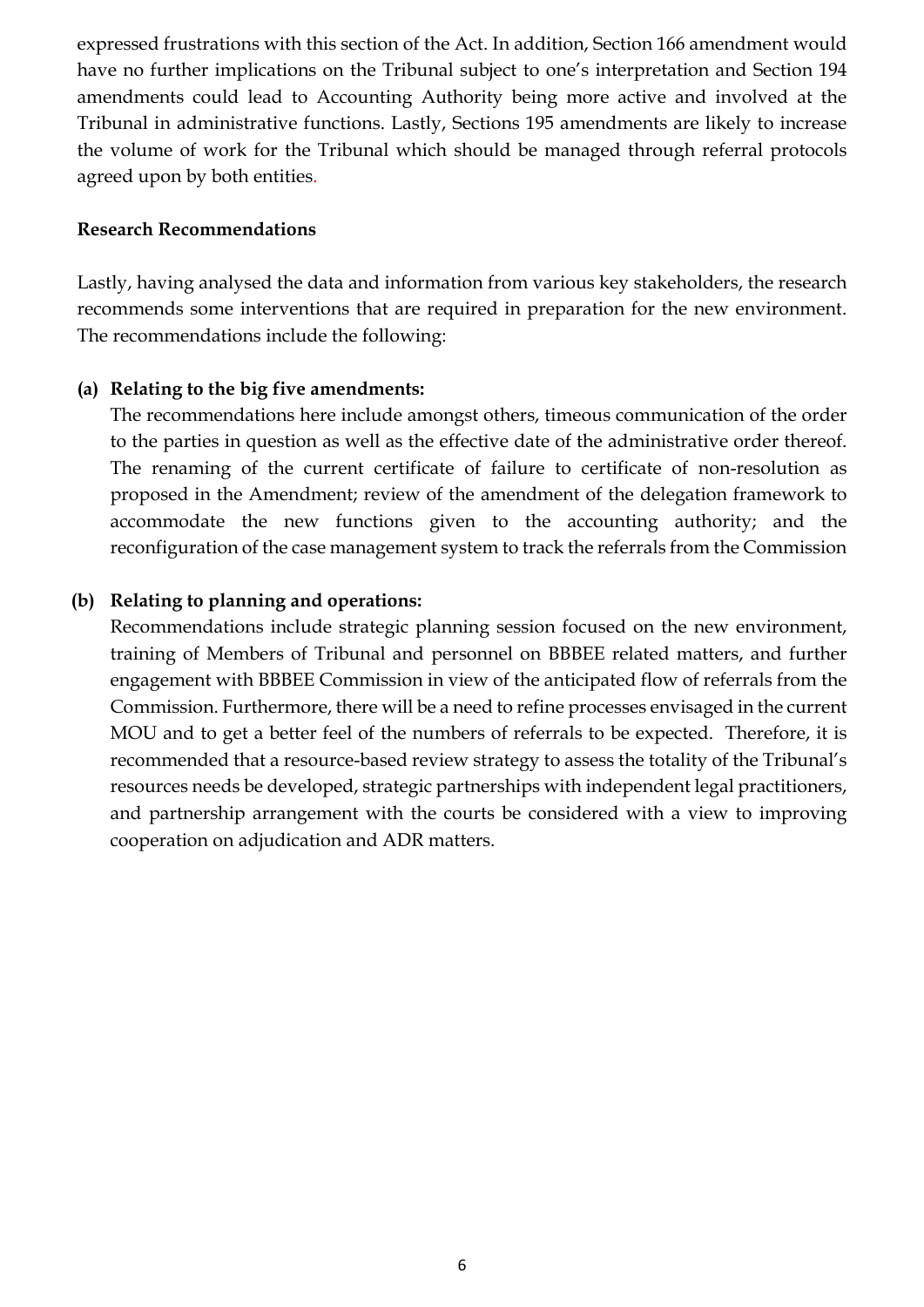# <span id="page-7-0"></span>**1. Introduction and background**

# <span id="page-7-1"></span>**1.1 Introduction**

The Companies Tribunal (Tribunal) is an agency of the Department of Trade, Industry and Competition **(the dtic)** established in terms of the Companies Act No. 71 of 2008 to provide speedy resolution of company disputes. The Tribunal has jurisdiction throughout the Republic of South Africa. It is independent, and subject to the Constitution and the law. It exercises its functions in accordance with the Act and performs its functions fairly, without fear, favour or prejudice and in a transparent manner[7](#page-7-4).

# <span id="page-7-2"></span>**1.2 Background to the research**

In 2011, the Companies Act, 2008 (Act No. 71 of 2008) or ("the Act"), that was a result of the 2004 policy review, came into effect and repealed the Companies Act, 1973. Amongst other things, the Act, introduced significant changes by providing for business rescue, SEC for public companies, corporate governance including financial accountability and provisions relating to shareholder activism. The Act provides for the establishment of institutions, such as the Companies and Intellectual Property Commission ("the Commission"), Companies Tribunal, etc.[8](#page-7-5)

According to the Memorandum on the objects of the Companies Amendment Bill, 2019, the Act was destined for a review after five years of implementation<sup>9</sup>, being 2016. Following several processes, finally, in 2021 an Amendment Bill was tabled in Cabinet and thereafter published. Some of the amendments that the Bill proposes have a direct impact on the Tribunal and may possibly test the Tribunal's capacity. Thus, the need for the Tribunal to commence preparations in anticipation. The Tribunal sought the services of a service provider to conduct research on how to prepare itself to address the new environment brought about by the Amendment Bill.

This research study that has been commissioned by the Companies Tribunal is therefore in keeping with these legislative developments in **the dtic** and its associated agencies.

## <span id="page-7-3"></span>**1.3 Research objectives**

The Tribunal sought evidence-based information and data on how to prepare the institution for the new environment which is being proposed by the Companies Amendment Bill. Specifically, the objectives of the research are to understand the impact of the new environment on planning and operations of the Companies Tribunal and to understand the type of preparations that the Tribunal should undertake in view of the pending new environment.

<span id="page-7-4"></span> $\overline{a}$ <sup>7</sup> https://www.companiestribunal.org.za/about-us/about-the-companies-tribunal/

<span id="page-7-5"></span><sup>8</sup> Memorandum on the Objects of the Companies Amendment Bill, 2019, Page 29.

<span id="page-7-6"></span><sup>9</sup> Ibid, Page 29.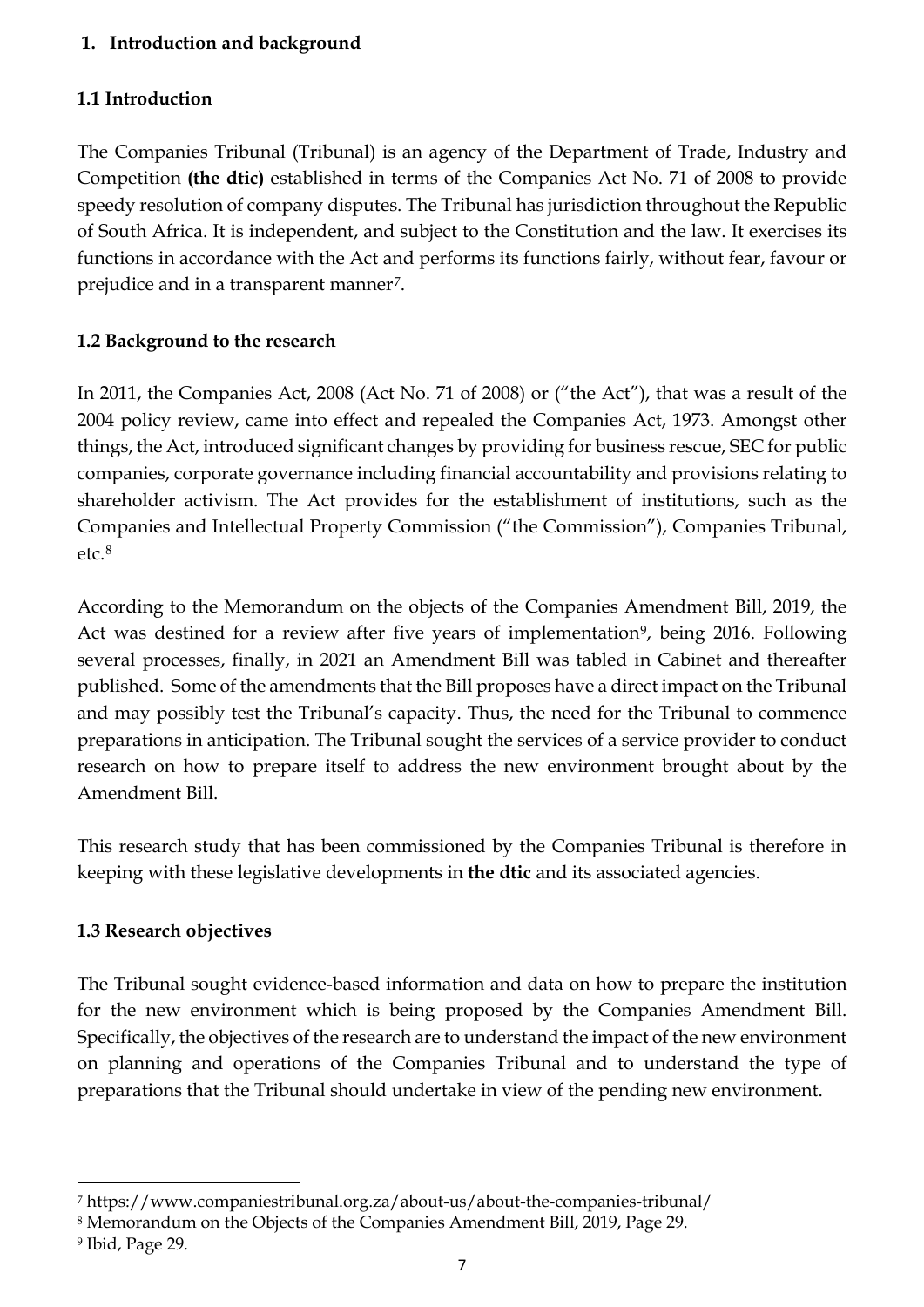#### <span id="page-8-0"></span>**1.4 Research methodology**

For this study, the researcher used both qualitative and quantitative research instruments or approaches with a view to providing a balanced outcome of the research process. The researcher has used the questionnaire and interview instruments to collect data and information from various respondents. An open-ended questionnaire for this study was used as it allowed respondents to articulate their thoughts, opinions, and experiences in the interaction with the Tribunal. This instrument allows for long-form and short-form answers to be provided in detail as the case has been in this research process. In addition, mini workshops were also successfully used, in particular with critical stakeholders such as the Management of the Tribunal, the Chairperson of Tribunal and **the dtic** Management.

## <span id="page-8-1"></span>**1.5 Research scope**

The study was conducted essentially within selected Council of Trade Industry Institutions (COTII), the Applicants (Legal Firms that lodge applications on behalf of clients), Members of the Tribunal (past and current), Audit and Risk Committee (ARC), Remuneration Committee (REMCO) and Management Committee (Manco) of the Tribunal. The scope was limited to assessing the impact of the current Amendment Bill on the Tribunal and how the institution should prepare for the new environment.

## <span id="page-8-2"></span>**1.6 Limitations of research**

It is important to note that the Amendment Bill is still at its infancy and is yet to be enacted. The Bill might change when everything else has been concluded. Other limitations include the reluctance of key respondents to participate in the study, citing confidentiality considerations even though anonymity was assured.

## <span id="page-8-3"></span>**1.7 Research questions**

As mentioned earlier, the study seeks to assess the impact of the Amendment Bill on the planning and operations of the Tribunal and how to position the entity for the new environment. In seeking to answer these questions, the study has taken into account the broader socio-economic and legal environments within which the Tribunal operates at the present moment. Consequently, the study crafted research questions and these were sent to the identified respondents. The sample questionnaires are attached hereto as Annexures **A, B** and **C** respectively. The questionnaires stated the various sections of the Amendments Bill relevant to the Tribunal and asked the following questions:

- What would be the impact of the amendments and how should the Tribunal better prepare for their implementation;
- What precisely can the Tribunal do better under the Amendment Bill (new environment) regarding its planning and operations; and any other generic steps that the Tribunal can take to improve its dispute resolution mechanisms.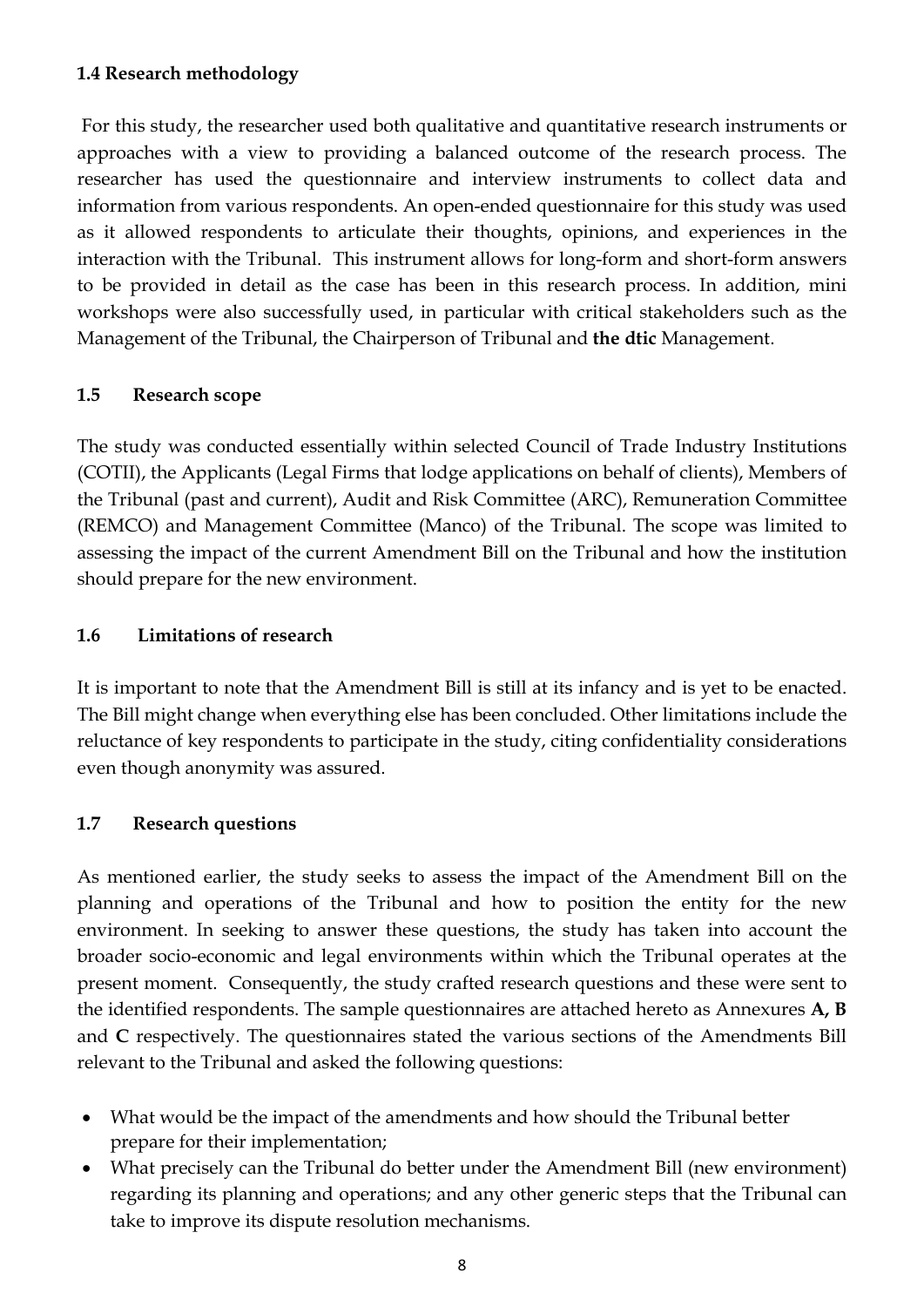# <span id="page-9-0"></span>**1.8 Legislative and governance framework**

In terms of Section 195 of the Companies Act, the Tribunal 's mandate is to:

- Adjudicate in relation to any application that may be made to it in terms of the Act, and make any order provided for in the Act in respect of any such application;
- Assist in the resolution of disputes as contemplated in Part C of Chapter 7 of the Act,
- Perform any other function assigned to it in terms of the Act or any law in Schedule 4.

In delivering on this mandate, the Tribunal is enjoined to perform its functions in line with the spirit, purpose and objects of the Constitution, international law and the Companies Act and, in a manner, that is transparent, impartial and without fear, favour or prejudice<sup>[10](#page-9-2)</sup>. In executing its legislative mandate, the Tribunal has set out clear strategic objectives which are translated into lucid Annual Performance Plans. Some of these strategic objectives include but not limited to: adjudication of applications timeously, fairly and in a transparent manner, facilitating in resolving disputes in a cost effective, informal and timeous manner and building of body of knowledge around company law<sup>[11](#page-9-3)</sup>.

# <span id="page-9-1"></span>**1.9 Amendments to the Companies Act**

According to the Government Gazette<sup>[12](#page-9-4)</sup> that detailed the Companies Amendment Bill 2021, some of the key objectives with specific reference to the Tribunal is to differentiate the duties between the Chairperson of the Tribunal and the Chief Operating Officer and to provide for matters connected therewith.

**(a) Amendment to Section 72 deals with SEC** and calls for amongst others: publication of the intention to lodge an application for exemption, requirement for qualification for members, who may appoint the first members of the SEC and the time within which SEC's must be appointed.

# **(b) Amendment to Section 160 deals with Administrative Orders** and has two aspects:

- i. The requirement for members of the Tribunal to stipulate a date in the orders they make. This Amendment will provide certainty for both parties in the dispute. The Tribunal is urged to ensure that there is uniformity in stipulating the date in the order, unless exceptional circumstances exist that would warrant a deviation. There will be a need to standardize the format of orders issued by Members.
- **ii.** The empowerment for the Applicant who wins the case to approach the CIPC in the event of a recalcitrant Respondent (Failure to change the name within the stipulated date). The Amendment clarifies the power of CIPC to change a contested name at the instance of the Applicant.

 $\overline{a}$ <sup>10</sup> Companies Tribunal Annual Report, 2020/21

<span id="page-9-3"></span><span id="page-9-2"></span><sup>11</sup> Companies Tribunal: Three (3) Year Annual Performance Plan: 2017/18 -2019/2020

<span id="page-9-4"></span><sup>12</sup> No. 45250 Government Gazette, 1 October 2021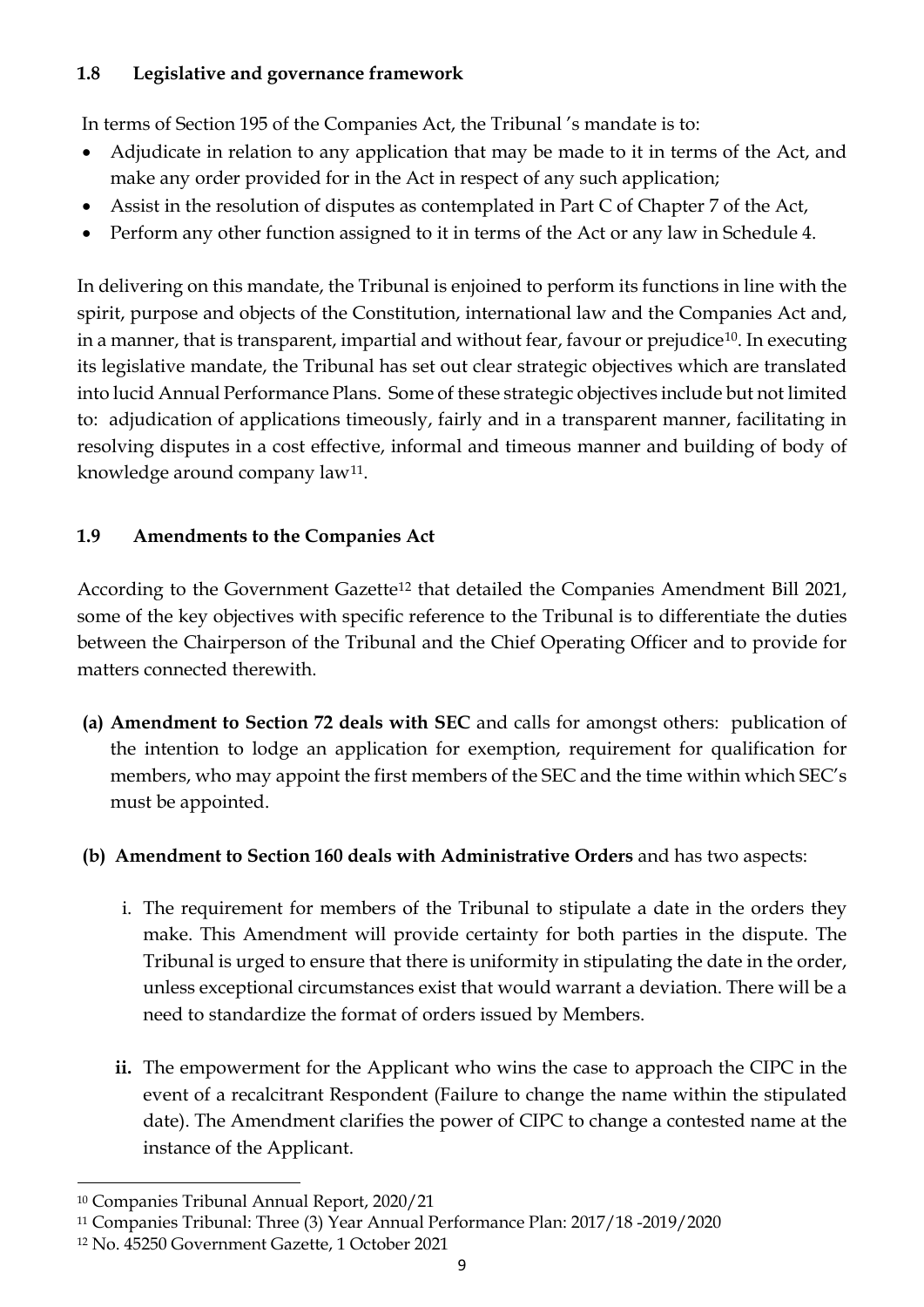## **(c) Amendments to Section 166 deals with ADR** and has two important aspects to it:

- **i.** The requirement for the issuing of a Certificate of Non-Resolution where resolution fails: The requirement for a certificate to be issued in case on non-resolution is not new. What is new is that the certificate is now given a name. The Tribunal already had a name for it. It was called certificate of failure. A template for this already exists. The Tribunal will need to do the necessary amendments to the certificates.
- **ii.** The Amendment further removes the subsections relating to the accreditation of entities and any reference to any other person. The research found that there are various possible permutations and interpretations regarding this part of the amendment. Some respondents felt it is not clear what the impact of this part will be in the process of implementation. Some respondents thought it may be an attempt to make ADR, in particular the arbitration aspect, mandatory. They felt however that this would not work as the Tribunal's ADR powers are based on consent.
- **(d) Amendments to Section 194 that deals with the Responsibilities of Accounting Authority** states amongst others that the Chairperson of the Tribunal is responsible for the control and management of the Companies Tribunal, the effectiveness and efficiency of the Tribunal, all the income and expenditure of the Companies Tribunal, etc.
- **(e) Lastly, Amendments to section 195 of the Act** gives the Tribunal the power to conciliate, arbitrate or adjudicate administrative matters affecting the company in terms of the Act as may be referred to it by the B-BBEE Commission.

# <span id="page-10-0"></span>**2. Literature and document review**

## <span id="page-10-1"></span>**2.1 Introduction**

The review of literature in this research found that reviewers, analysts, and other policy commentators, etc, have taken a broader view of the Amendment Bill and not only confined themselves to the sections of the Bill impacting on the Companies Tribunal. Recent commentary and write ups have focused on the Amendment Bill in its totality and its possible impact on industry and commerce. However, literature prior to the Amendment Bill touched on the operations of the Tribunals in South Africa in general and the Companies Tribunal in particular as reflected in this section of the report.

Since the advent of the Amendment Bill, there has been a flurry of commentary from various stakeholders ranging from scepticisms to positive support. This is indicative of the impact the final product is likely to have in the business sector as a whole including other interested parties in the realm of commerce and industry.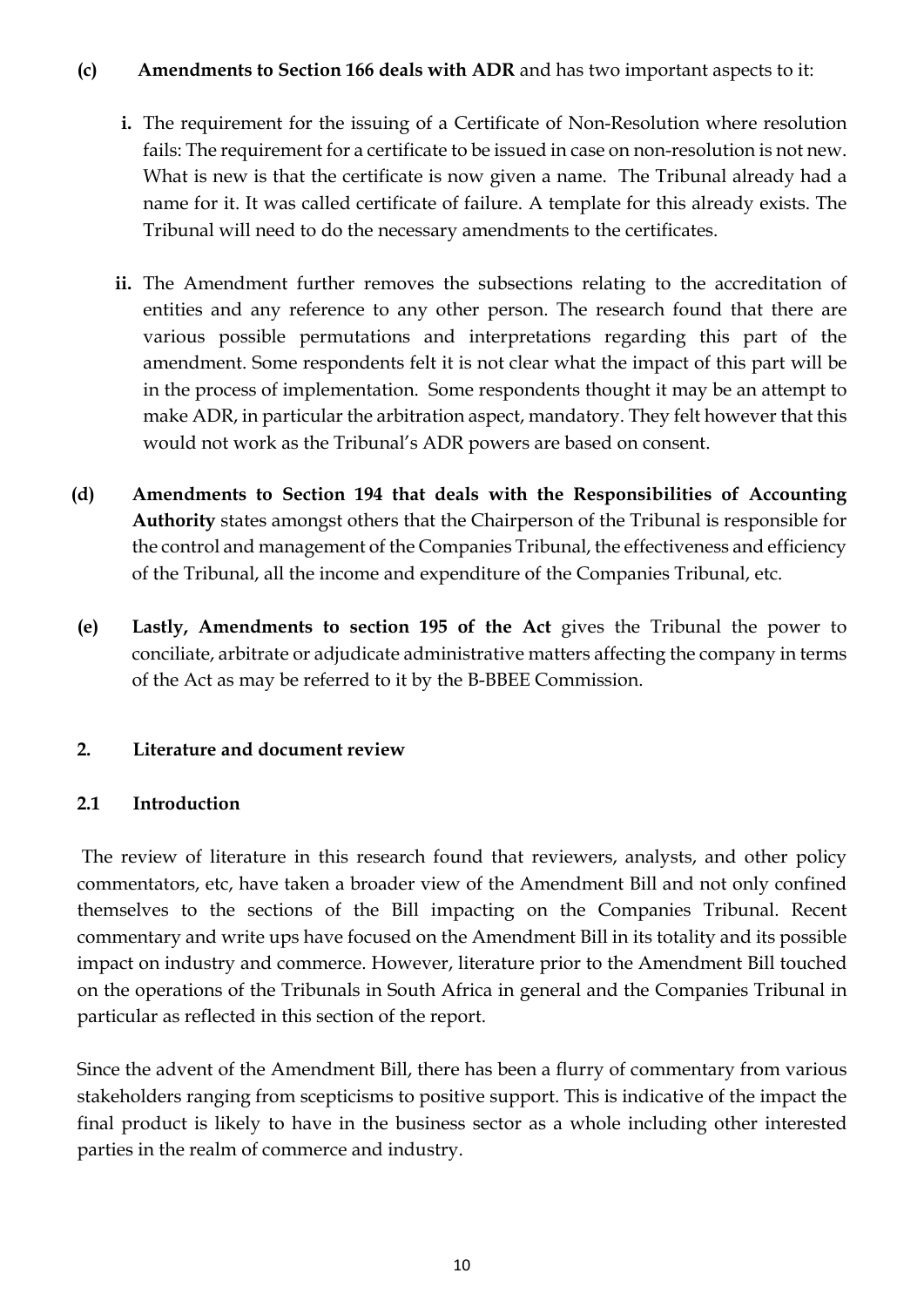# <span id="page-11-0"></span>**2.2 Reviews relating to the proposed amendments relevant to the Tribunal**

There has been a wide-ranging interest and commentary from practitioners on Section 72 of the Amendment Bill compared to other sections that are relevant to the Tribunal.

Kennedy-Good (2018) remarked that there is 'a notable shift in that the Bill prescribes that SEC must prepare and present a report to the shareholders at the annual general meeting or other meetings of shareholders where a company does not hold an annual general meeting. The report must outline how the SEC performed its functions. The report must be approved by way of an ordinary shareholders resolution."[13.](#page-11-2) All of these arguments and perspectives together indicate the importance and relevance of Section 72 to companies in general and how this Amendment would impact on corporate governance.

Section 195 of the Amendment Bill also attracted some interest from various policy and legal analysts such as Kennedy-Good (2018). He mentioned that 'the Bill seeks to give the Tribunal the power to adjudicate cases referred to it by the B-BBEE Commission. This is an effort by the B-BBEE Commission to forge strategic partnerships with various regulators to ensure compliance with SA's empowerment laws"[14.](#page-11-3) A similar observation has been made by Louw (2018) mentioning that "in terms of the Bill, the Tribunal will have powers to adjudicate matters referred to it by the B-BBEE Commission.

# <span id="page-11-1"></span>**2.3 General critique of Tribunals in South Africa**

A more general critique of the Tribunals in South Africa is proffered by Baboolal-Frank (2015) arguing that the issue with South African Tribunals is that they do not all function efficiently, effectively and economically. Tribunals are funded by government in order to operate and that the lack of competence of commissioners (Members) appointed at Tribunal stagnates finalisation of matters. A lack of execution mechanisms also contributes to a further frustrated legal system, which amounts to wastage of monies that could have been spent for better delivery of justice to individuals<sup>[15](#page-11-4)</sup>. The author further argues that Tribunals in South Africa can be described as 'haphazard' in the manner in which they function.

The enhanced model will ensure that the 'haphazard' function of certain Tribunals in South Africa is rectified to a unified system that operates in a manner that is 'effective, efficiently, coherently and is cost effective' and in the process, addressing access to justice in a sufficient manner<sup>[16](#page-11-5)</sup>. The author propagates for entrenched Alternative Dispute Resolution (ADR) mechanisms which has become a global phenomenon and trend in first world countries who are utilising this forum to solve disputes timeously resulting a less costly and effective

<span id="page-11-2"></span> $\overline{a}$ <sup>13</sup> https://www.financialinstitutionslegalsnapshot.com/2021/10/companies-amendment-bill-2021 comments-appointing-a-social-and-ethics-

<span id="page-11-3"></span><sup>14</sup> Ibid

<span id="page-11-4"></span><sup>15</sup> Rashri Baboolal-Frank (2015) Specialised Tribunals in South Africa and Access to Justice:

International Journal of Business, Economics and Law, Vol. 8, Issue 4 (Dec.)

ISSN 2289-1552

<span id="page-11-5"></span><sup>16</sup> Ibid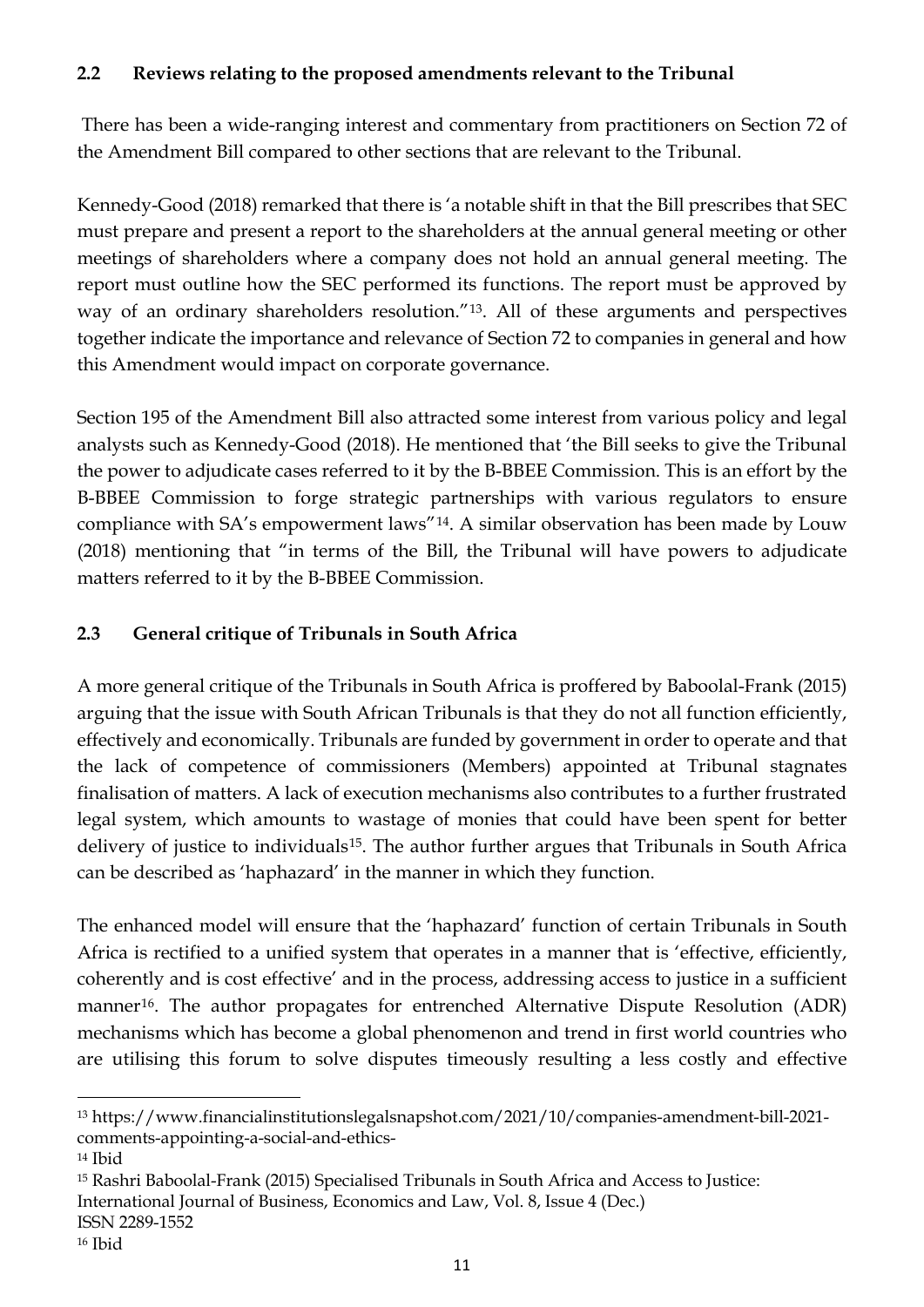platform.[17.](#page-12-2) Fortunately, this kind of an approach to dispute resolution is already embedded in the Tribunal's modus operandi.

# <span id="page-12-0"></span>**2.4 Critical insights into the operations of the Companies Tribunal**

Again, Baboolal-Frank (2019) provides critical insights into the operations of the Companies Tribunal in particular and other Tribunals in general in South Africa. First the author restates what is in the law with regard to the functioning of the Tribunal mentioning that 'the Tribunal is vested with powers to determine its own procedures. The Tribunal takes into consideration the circumstances of each case when determining its own procedures.'[18](#page-12-3)

A more specific critique of the Tribunal is proffered by Baboolal-Frank (2019) arguing that the influence of the High Court rules causes the Tribunal to be formal and, as a result, loses its informality in regard to making the proceedings as expeditious and informal as possible. The Tribunal attempts to cure this shortcoming by being allowed to formulate its own procedures, depending on the circumstances of the case; however, the rigidity of the rules confines the Tribunal to certain parameters and procedures. Another shortcoming is that the Tribunal lacks enforcement mechanisms and is dependent on the High Court through application proceedings to make the decision an order of court. This is the same procedure followed in making an arbitral award an order of court<sup>19</sup>. However, on the more complimentary side, the author argues that the strength of the Tribunal is that ADR mechanisms are utilised, which means that ADR mechanisms can be enhanced through a unified system, within a singular pool of resources, in cases where ADR is encouraged as an early form of resolution<sup>20</sup>. This means that South Africa's ADR mechanisms should gravitate towards realignment in such a manner that eliminates duplication and create a transversal system of cooperation and coordination. This is however, a moot point in the context of historical development of Tribunals in South Africa.

# <span id="page-12-1"></span>**2.5 Statistical review**

According to the 3rd Quarter Report: October to December 2021, the number of adjudication applications brought forward increased from 112 in the first quarter to 121 in the second quarter. This is an increase of 8% quarter on quarter. From the second quarter the number increased from 121 to 145 in the third quarter, an increase of 19.8% for this period. These numbers strengthen the argument for increased human and financial resources at Registry Division of the Tribunal to handle these cases.

 $\overline{a}$ 

<span id="page-12-2"></span><sup>17</sup> Ibid

<span id="page-12-3"></span><sup>18</sup> Rashri Baboolal-Frank (2019): A critical analysis of Companies Tribunals in South Africa to create a harmonised Tribunal system: University of Pretoria

<span id="page-12-4"></span><sup>19</sup> Ibid

<span id="page-12-5"></span><sup>20</sup> Ibid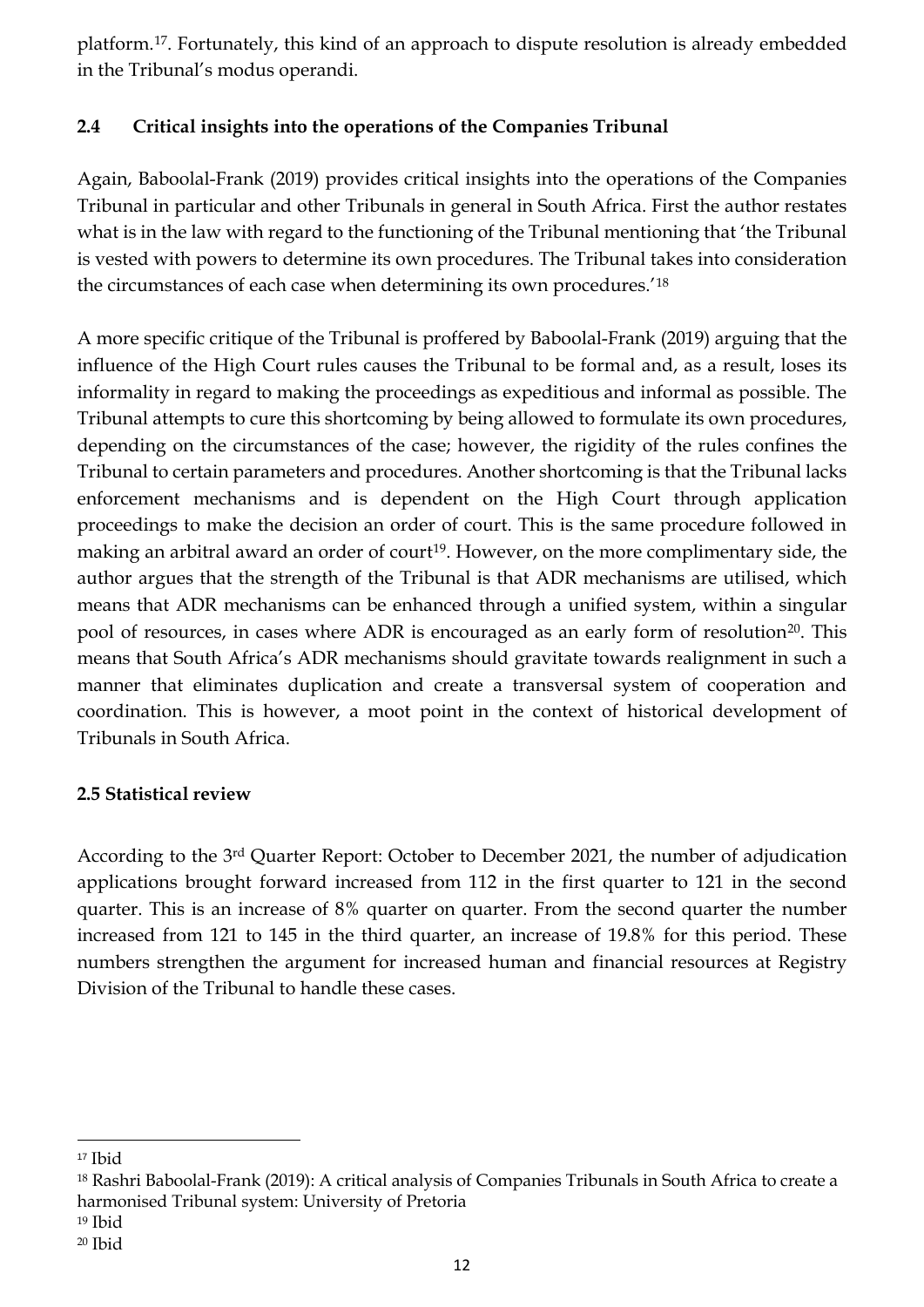| . .<br>                         |                |                |     |    |                   |
|---------------------------------|----------------|----------------|-----|----|-------------------|
| <b>NEW Vs OLD</b>               | Q <sub>1</sub> | O <sub>2</sub> | Q3  | Q4 | <b>Total YTD</b>  |
| Applications brought forward    | 112            | 121            | 145 |    | N/A <sup>21</sup> |
| New applications received       | 65             | 65             | 61  |    | 191               |
| Total applications: Quarter end | 177            | 186            | 206 |    | N/A               |

**Extract: According to the 3rd Quarter Report: October to December 2021 a) Adjudication** 

Similarly, the number of Alternative Dispute Resolution (ADR) applications brought forward reflect an increasing pattern from quarter to quarter albeit with small numbers. The Research is of the view that the Tribunal would do well to reduce the number of applications that it drags from quarter to quarter. This number has been growing quarterly. It could potentially affect the readiness to implement the Bill.

The additional Employee/s will hopefully assist the Tribunal to deal with the unfinalized applications. To add value, the employee must however have the relevant skills in the legal field, especially around court processes.

# <span id="page-13-0"></span>**3. Summary of research data and thematization**

# <span id="page-13-1"></span>**3.1 Synopsis**

l

From a total of fifty (50) potential respondents, systematic sampling was applied precisely because the potential respondents are clearly known and exist in organised or structured form. For this research, this was the optimum sampling approach compared to others such as stratified sampling, simple random sampling, etc. A sample of thirty (30) potential respondents was chosen for this study which is 60% of the total and therefore regarded as a representative sample of respondents.

Data was collected through the questionnaire and interview methods such as one to one interview. There were three research questions as detailed above in the 'research questions' subsection and data is organised under three themes for analytical purposes. A total of seventeen (17) respondents from the sample answered the questionnaire and five (5) comprehensive interviews were conducted. A detailed analysis and interpretation are provided under subsection 'analysis and interpretation of research findings' below in this report.

<span id="page-13-2"></span><sup>&</sup>lt;sup>21</sup> Total number does not apply as some applications may repeat in more than one category such as category of applications brought forward and total number of applications at the end of the quarter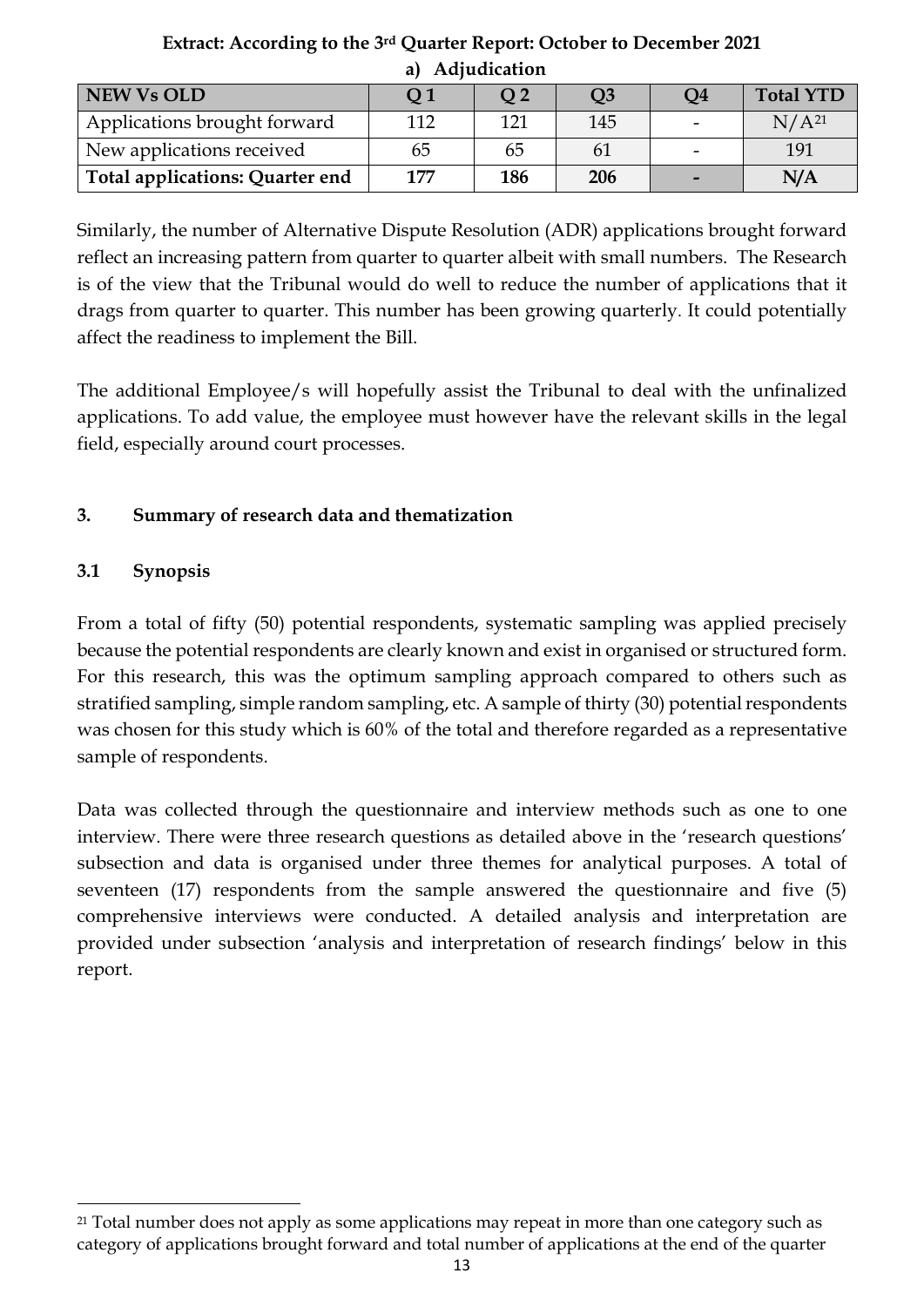| Criteria                           | Purpose                                                   |
|------------------------------------|-----------------------------------------------------------|
| Objectives                         | To understand the impact of new environment on            |
|                                    | planning and operations of the Companies Tribunal;        |
|                                    | To understand the type of preparations that the Tribunal  |
|                                    | should undertake in view of the pending new               |
|                                    | environment                                               |
| Potential respondents              | A total fifty (50) potential respondents in the Tribunal  |
|                                    | database                                                  |
| Sample of respondents              | Representative sample of 30 potential respondents         |
| Selection criteria                 | Organisations or institutions that work very closely with |
|                                    | the Companies Tribunal on ADR and related matters         |
| Reference (data collection) period | September 2021 - March 2022                               |

**The table below provides some general information about the research survey, including details on the sample, collection period and number of respondents**

#### <span id="page-14-0"></span>**3.2 Thematization**

 $\overline{a}$ 

A theme is defined by Vaismoradi et al (2016) as the "the main product of data analysis that yields practical results in the field of study. Theme is used as attribute, descriptor, element, and concept. As an implicit topic that organizes a group of repeating ideas, it enables researchers to answer the study question. It contains codes that have a common point of reference and has a high degree of generality that unifies ideas regarding the subject of inquiry.[22](#page-14-1) Mardani (2016) puts it thus "Thematization is one of the subcategories of textual analysis. Textual analysis is the analysis of the text in terms of its textual features or its texture. Thematization strategies are what the writer chooses as the theme of the clause.<sup>[23](#page-14-2)</sup> Accordingly, the themes that will be used in the analysis of this research are largely those adopted in the questionnaires namely:

- **Theme 1**: Impending impact on the CT's governance, planning and operations due to the Amendments
- **Theme 2**: Perspectives on new environment, added responsibilities and improved dispute resolution mechanisms
- **Theme 3:** State of readiness of the Tribunal

<span id="page-14-1"></span><sup>22</sup> Mojtaba Vaismoradi, Jacqueline Jones, Hannele Turunen, Sherrill Snelgrove: Theme development in qualitative content analysis and thematic analysis: Journal of Nursing Education and Practice 2016, Vol. 6, No.5

<span id="page-14-2"></span><sup>23</sup> Tooba Mardani (2016) Thematic Structure: A Study on English and Persian: Islamic Azad University, Iran: Linguistics Archives 2016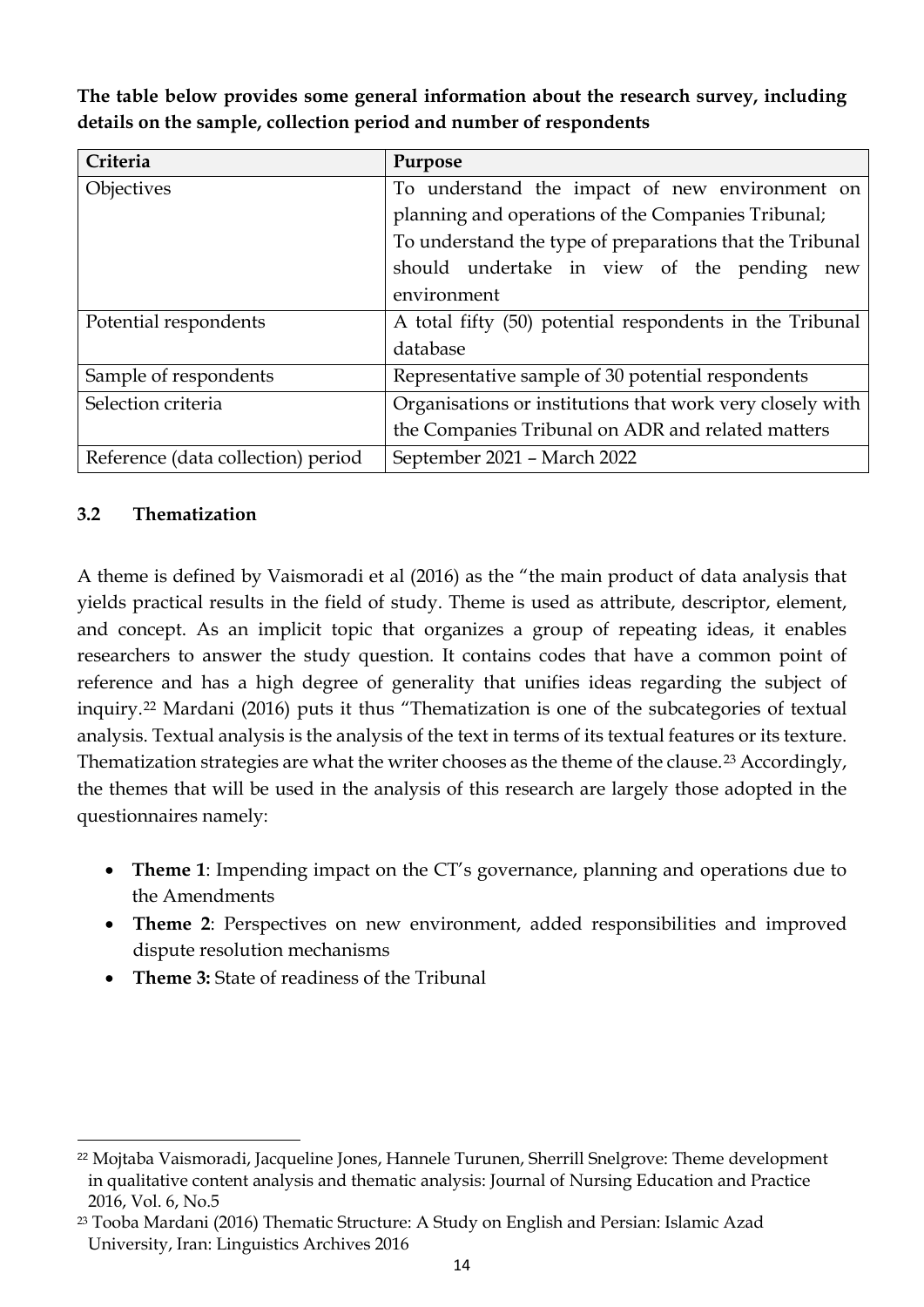# **4. Analysis and interpretation of research findings**

# <span id="page-15-0"></span>**4.1 Introduction**

This section presents an analysis of the research findings that have been received from various key respondents relating to this research topic. This section further seeks to distil the wideranging views and opinions of the respondents with a view to setting a solid foundation for the conclusions and recommendations in the final analysis.

# <span id="page-15-2"></span><span id="page-15-1"></span>**4.2 Impending impact of the Amendments on the Tribunal's governance, planning and operations**

It is evident from the foregoing previous section that the Amendment Bill brings some certainty and clarity on a number of issues regarding the planning and operations of the Tribunal. The changes come in the form of amendments to five important sections of the Act (referred to in this research report colloquially as the "**big five"**). The amendments on the big five are listed below.

# **(a) Section 72 of the Amendment Bill relating to SEC:**

The Section states that a company that falls within the category of companies that are required in terms of the section to appoint a social and ethics committee may apply to the Tribunal for exemption from that requirement in a prescribed manner.

An analysis of data and information relating to Section 72 of the Amendment Bill reveals that the amendment adds compliance requirements more on the part of the companies than on the Tribunal itself. For example, while the amendments states that the Board of a company must appoint the first members of committee within 12 months after effective date or failure to obtain exemption from the Tribunal, it does not state what should happen in the case of failure to comply with this requirement. The Bill could have stated that in the case of failure to appoint timely, the companies should apply to the Tribunal for condonement. Companies already apply to the Tribunal when they fail on certain compliance requirements such as holding Annual General Meetings. This would have added clarity and expanded the mandate of the Tribunal.

# **(b) Section 160 Amendment relating to administrative orders:**

Amendment of section 160 of Act 71 of 2008 mentions amongst other than where the company fails to change its name within the determined period in terms of the administrative order of the Companies Tribunal, the applicant may approach the Commission, after the expiration of the determined period, to substitute the name of the respondent with its' company's registration number followed by 'Inc', '(Pty) Ltd', 'Limited' or 'SOC Ltd'.".

**i.** The respondents' inputs on this proposed amendment are as follows: Some respondents felt that Section 160 of the Amendment, is a positive development as it solves the long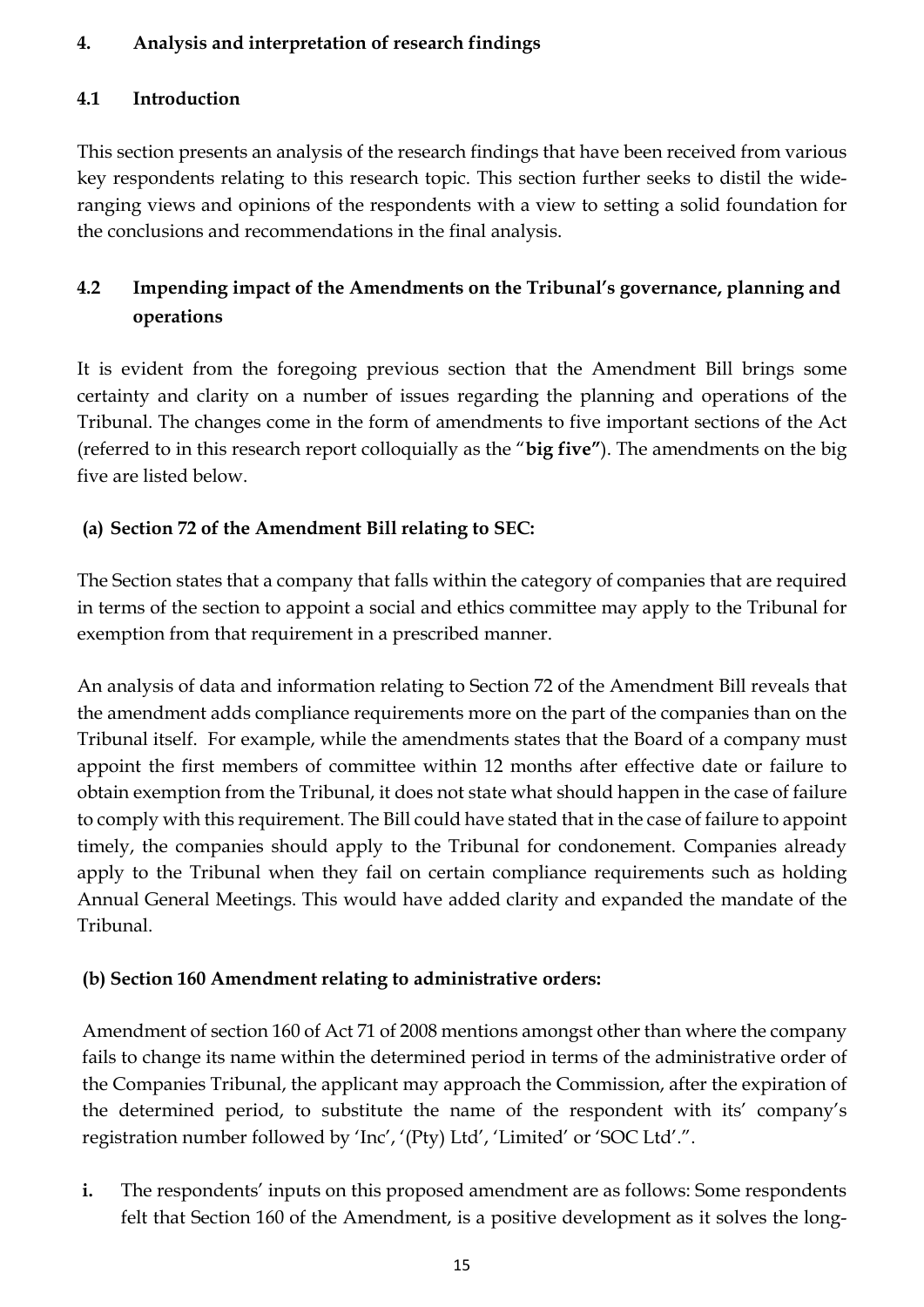standing problem of enforceability of the Tribunal's orders for name change. Some respondents stated that stakeholder engagements by the Tribunal management revealed that this challenge discouraged the use of Tribunal services for name change disputes.

- **ii.** The Research further found that the two aspects of the amendments are likely to appeal to the Attorney firms that were growing weary and tired of the challenges around the enforceability of section 160 orders. Currently the enforcement is done through the High Court, and it increases the litigation costs. This seems to defeat the purpose of having the Tribunal adjudicate name dispute matters in the first place. Applicants, in particular the Law firms are upbeat about the Amendments.
- **iii.** It is noteworthy that the Tribunal had already in 2020, entered into a MOU **(attached as Annexure 2)** with the CIPC that allowed enforcement to take place by the Tribunal sending the orders to the CIPC which would then be enforced in the case of failure to implement by the recalcitrant Respondent. It is however good that the enforcement will now be dealt with legislatively. There will be a need for the Tribunal to standardize the format of orders issued by Members and make room for the insertion of a date for compliance.
- **iv.** Some respondents anticipated that there could be challenges regarding implementation of the administrative order. These challenges may include the timeous communication of the order to the parties in question as well as the effective date of the administrative order thereof. Therefore, communication systems become key to the implementation of the order with a view to avoiding the risk of late implementation. The CIPC is empowered to change the name upon being approached by the applicant, thus minimising review costs currently prevalent on name disputes cases. As mentioned in this report, the Tribunal should ensure that administrative orders are standardized for the purpose of uniformity and efficiency.
	- **v.** Based on these amendments, some respondents estimated a possible rise in applications numbers of 5% (**12 twelve new applications**) on the previous year's total numbers of applications (5% of 244=12). Human resource capacity consideration and related resources in Registry Division of the Tribunal need to be made especially in filling the vacant positions of staff.

## **(c) Section 166 Amendment relating to ADR**

The Amendment provides for a certificate of non-resolution in mediation and conciliation to be issued and for a further referral to the Tribunal for arbitration with a binding order. In terms of this Section the CIPC currently has the power to accredit an 'entity' to handle ADR in terms of the Act. The amendment removes the provisions on accreditation for ADR.

i. Regarding the requirement for the issuing of a Certificate of Non-Resolution where resolution fails, this research anticipates a minimal impact in the Tribunal's environment. This is due to the fact that the requirement for a certificate to be issued in case on nonresolution is not new. What is new is that the certificate is now given a name. The Tribunal already had a name for it. It was called certificate of failed mediation. A template for this already exists. Therefore, the minimal change anticipated relates to the need to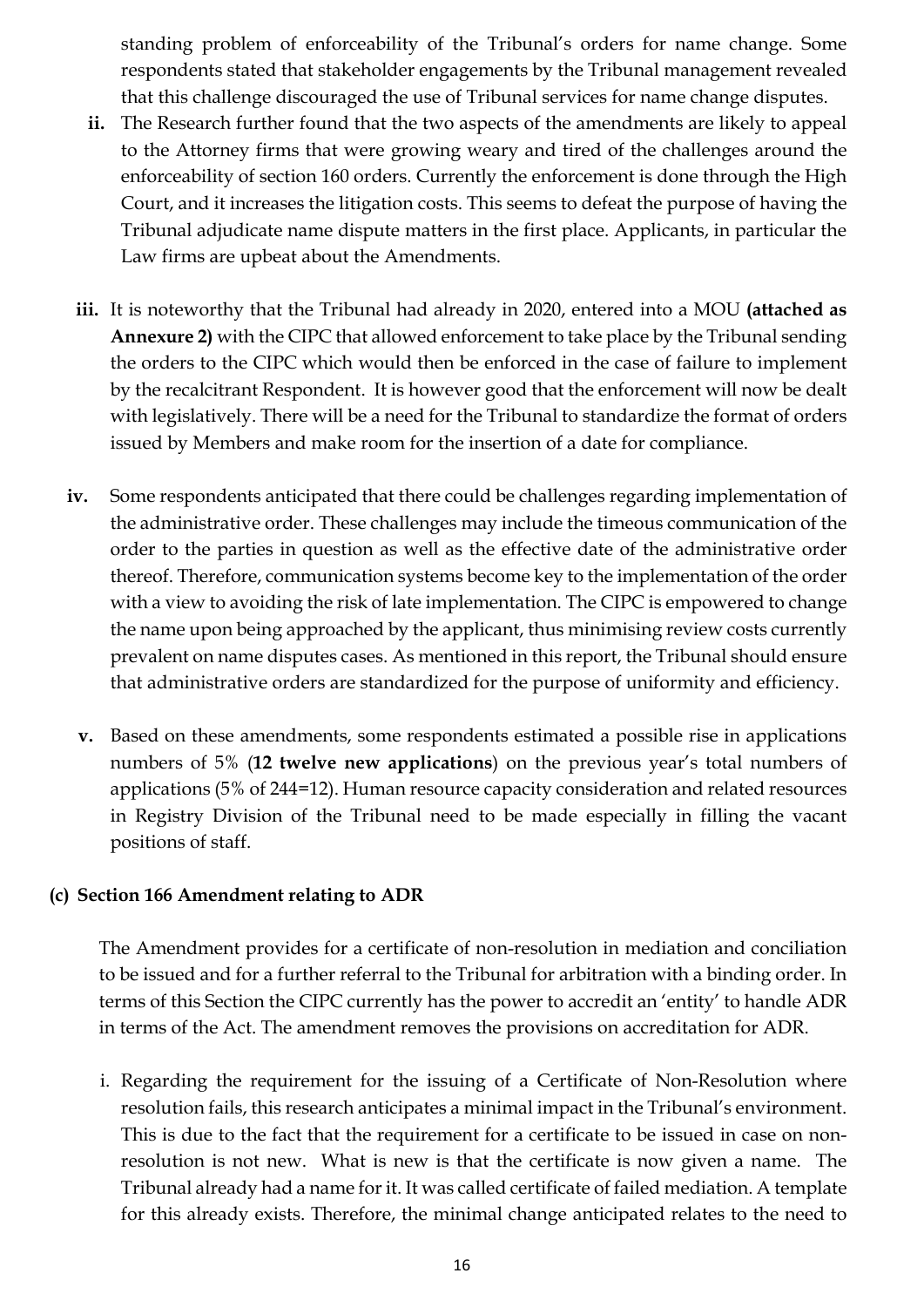rename the current certificate of failure into certificate of non-resolution and other minor amendments.

ii Regarding the removal of the subsections relating to the accreditation of entities and any reference to any other person, the research found that there are various possible permutations and interpretations regarding this part of the amendment. Some respondents felt it is not clear what the impact of this part is. Some respondents thought it may be an attempt to make ADR, in particular the arbitration aspect, mandatory. They felt that this would not work as the Tribunal's ADR powers are based on consent.

Other respondents believe that the removal of the accreditation makes no difference. Indications from the CIPC are that in the eleven (11) years of implementation of the Act, the CIPC did not receive applications for accreditation and did not accredit any entity<sup>24</sup>. Clearly the section was not made use of. It is therefore doubtful that this amendment will have any impact at all on the environment of the Tribunal. It appears that entities that practise in ADR continued to perform, oblivious to the accreditation requirements.

- iii. Another possible interpretation is that, considering the discussions within the Tribunal for ADR to be made compulsory, perhaps the intention was to force parties to go through to arbitration. This is unlikely. At the Tribunal parties use ADR mainly for cases where the Tribunal does not have jurisdiction. In this case the Tribunals jurisdiction is based on parties' consent. Where the Tribunal has powers, the parties normally prefer adjudication. Compulsion would mean parties are forced into ADR in cases where the Tribunal does not even have powers to begin with, which would be problematic. It would also lead to challenges of enforcement.
- iv. Another possible interpretation of this Amendment is that once mediation or conciliation takes place, then arbitration process is compulsory.
- v. A furthermore, interpretation of this Amendment is that once mediation or conciliation takes, place, and parties opt to follow through with arbitration, then the arbitration order is compulsory. This is a more plausible interpretation. However, this is the very nature of arbitration, which is not unique to Companies Tribunal. Arbitration awards are binding irrespective of the forum they take place in. The Tribunal would be only one of the many forums that do arbitration. The question therefore is why the drafters of the Bill would bother to state the obvious in this regard.

<span id="page-17-0"></span> $\overline{a}$ <sup>24</sup> Enquiries made to a senior Manager of the CIPC, Legal Division on 23/03/2022.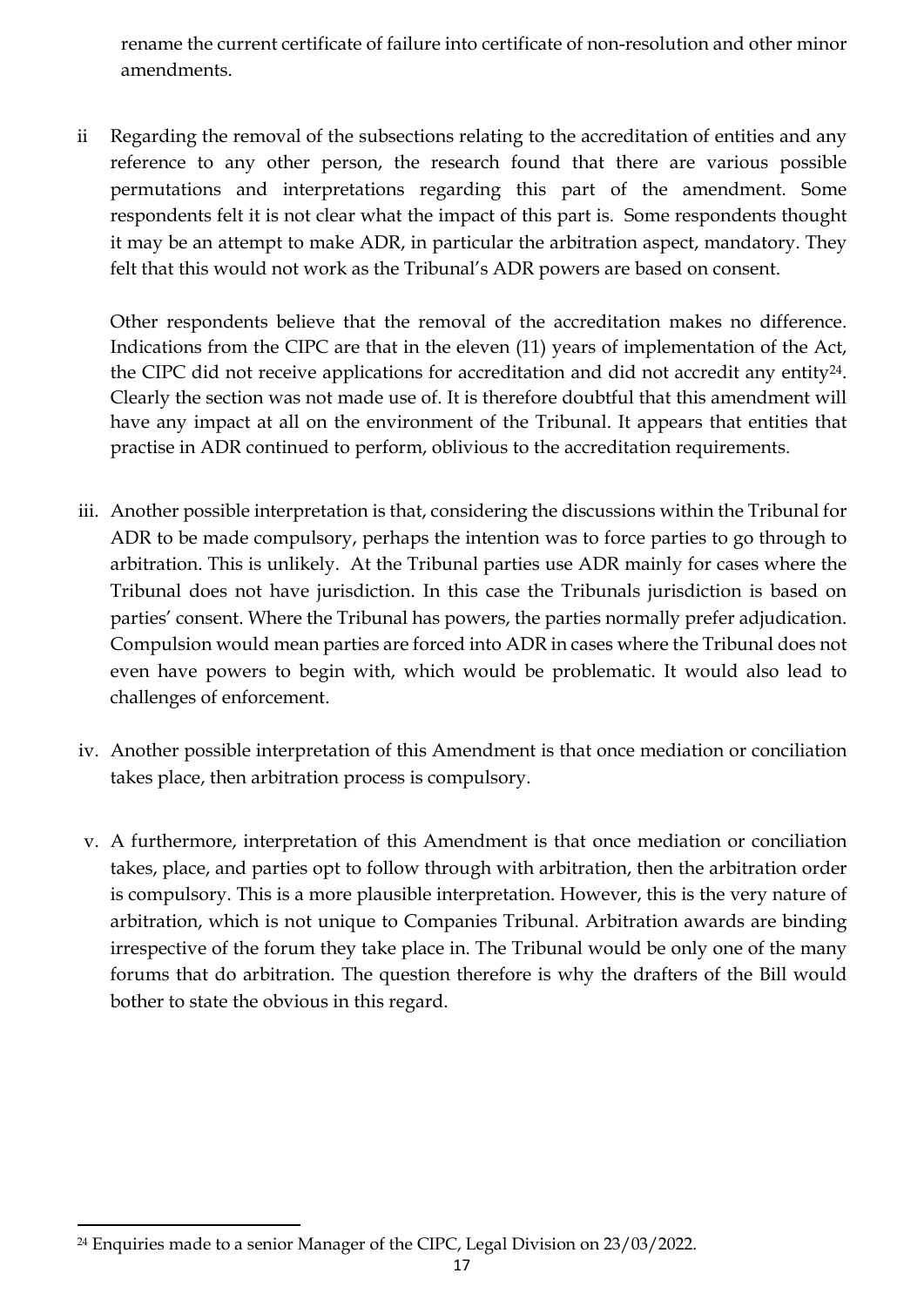In the circumstances, the Research recommends as follows:

- That the amendment makes it clear that where the Tribunal does not have jurisdiction, and the parties have consented to ADR, up to arbitration, the arbitrator's award shall be final and binding on them.
- Should the clarification not be made, then in the alternative, then the research anticipates more litigation and reviews of decisions of the Tribunal. It would therefore be necessary for the Tribunal to ensure that adequate resources in the form of personnel in the legal division (currently un-resourced) and the necessary budget.

# **(d) Section 194 Amendment relating to powers of the Chairperson and the COO**

Amendment of section 194 is very extensive. It inter alia proposes:

- conferring certain powers on the chairperson of the Tribunal for the appointment of the Chief Operating Officer. Devolving powers to this level is a positive step indeed.
- The Amendment part relating to the powers of the Chief Operating Officer (COO) needs clarity. Currently it simply states that the Chief Operating Officer is responsible to perform as the Chief Operating Officer of the Tribunal, subject to the Act, the PFMA, and the Tribunal's policies.
- The Amendment also gives the COO the powers to appoint all other such other employees as may be required for the proper functioning of the Tribunal. It appears that the COO appoints all other employees, including the Chief Financial Officer (CFO). Currently, according to the Delegation Framework<sup>[25](#page-18-0)</sup>, the CFO is appointed by the Chairperson. If this interpretation is correct, then devolvement of the powers lower down, is a welcome development. The research concludes that this amendment needs no further preparation from the Tribunal. According to some Tribunal Respondents, the process remains the same and only the signatory changes.
- The Amendment further gives the Chairperson who is that Accounting Authority the responsibility for (ii) control and management of the Tribunal, (ii)the effectiveness and efficiency of the Tribunal; (iii) all the income and expenditure of the Tribunal; (iv) all assets and the discharge of liabilities of the Tribunal; and (v) the proper diligent implementation of the Public Finance Management Act, 1999 (Act No. 1 of 1999), with respect to the Tribunal. Respondents felt that this part of the amendment make an essentially nonexecutive position of the Accounting Authority, an executive one. They further stated that in practice these functions are performed by the Chief Operating Officer (and staff) and that reliance on delegation for most of the COO's roles has various disadvantages. Research suggests that the Bill clarifies that the Chairperson is the **Accounting Officer** in terms of section 36 and 37 of the PFMA to avoid confusion.

<span id="page-18-0"></span>l <sup>25</sup> Companies Tribunal: Delegation of Framework applicable to all Members of the Tribunal and staff: May 2019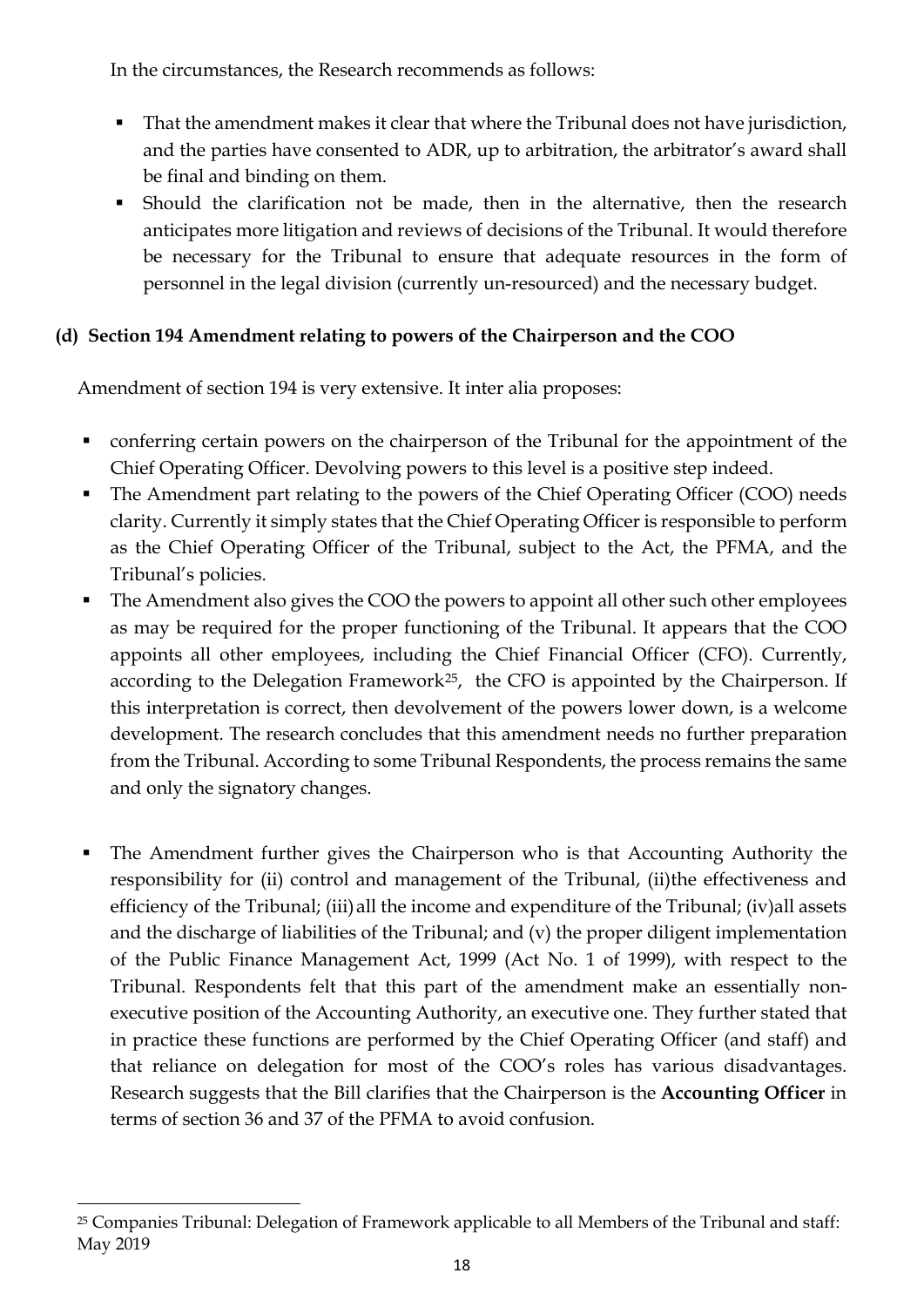#### **(e) Section 195 Amendment**

The Amendment on section 195 proposes giving the Tribunal the power to conciliate, mediate, arbitrate or adjudicate administrative matters affecting the company in terms of the Act as may be referred to by the B-BBEE Commission.

The research found that on the question of Black Economic Empowerment disputes which may be referred to the Tribunal, this may increase the case load of the Tribunal. Respondents from the Commission were unwilling to give an estimate of the number of cases that may be referred to the Tribunal. Respondents from the Tribunal felt that any number of referral applications from the Commission, even two (2) a year will be a positive development given the few and declining cases received by the Tribunal. They felt that considering that Registry has a rising number of un-finalised applications from quarter to quarter, the possible increase in the number of cases may necessitate staff increase. The Research has noted that there are some critical positions that are vacant and recommends that as a minimum, for readiness, the Tribunal should fill in the vacant positions in Registry and in the Legal Division. Refer to the attached organogram as **(Annexure 3)**

The research has also found that BBBEE being a new field for the Tribunal will require new knowledge. This may necessitate members of the Tribunal to acquaint themselves with this new field of BBBEE as it relates to the company disputes anticipated in the Act.

It is important to note that there already exists, between the Tribunal and the Commission, a Memorandum of Understanding (MOU) **(attached as Annexure 1)** entered into in anticipation of this Amendment and enables the implementation of it. In particular in terms of clause 3.5 of the MOU, states that the MOU embodies the understanding of the Parties with regard to a relationship of consultation, mutual support and co-operation between them, and serves to strengthen and formalise a relationship between the Parties with reference to referral of matters under investigation within the parameters of the BBBEE Act and legislation and policies regulating the BBBEE Commission<sup>26</sup>. Clause 6 on the Areas of Collaboration provides that the areas of collaboration shall include referral by the BBBEE Commission of BBBEE matters for purposes of alternative dispute resolution and other related disputes falling within the jurisdiction of Tribunal for consideration and appropriate relief or order; information sharing on the best practices aimed at facilitating economic transformation; and any other matters of common interest as may be identified from time to time<sup>[27](#page-19-1)</sup>. This arrangement between the two entities put the Tribunal in a good position to implement the proposed amendment on BBBEE referrals. A clear modus operandi between the two entities should be developed to eliminate possible delays with regard to referrals. While it is not yet certain what type of matters the BBBEE Commission will in practice refer to the Tribunal, the Amendment does point at the broader governmental aim for different regulators to better cooperate"<sup>[28](#page-19-2)</sup>.

l

<span id="page-19-0"></span><sup>26</sup> MOU Between Broad -Based Black Economic Empowerment Commission ("B -BBEE Commission") and The Companies Tribunal (the Tribunal) signed 21 May 2020, page 7

<span id="page-19-1"></span><sup>27</sup> Ibid, page 9

<span id="page-19-2"></span><sup>28</sup> https://www.linkedin.com/pulse/proposed-changes-south-african-companies-act-adriaan-louw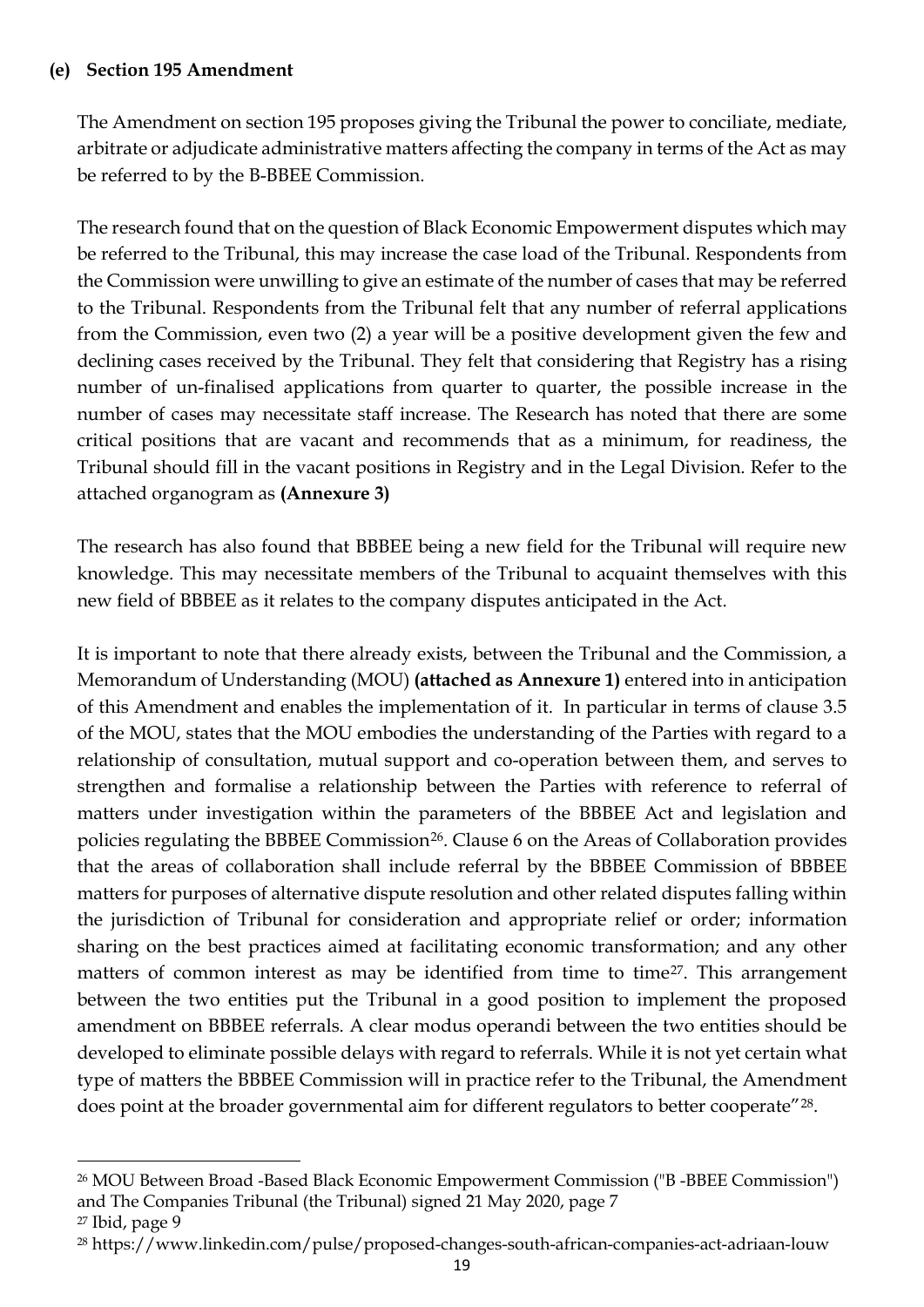# <span id="page-20-0"></span>**4.3 Perspectives on the new environment, added responsibilities and improved dispute resolution mechanisms**

The research has found that in the corporate and legal fraternity, given its mandate, the Tribunal could become the first port of call and be a highly respected institution. This may catapult the Tribunal 's profile to a higher level.

One of the key issues that have emerged strongly from the research is that the Tribunal should make use of the latest developments in the Information and Communication Technology (ICT). For instance, there is a strong case being made that a proper (electronic working) Case Management System is absolutely critical for the Tribunal in the age of the Fourth Industrial Revolution (4IR). However, the research has found out that the Tribunal has its own Case Management System (CMS) implemented in 2019. The research found that the system currently has its own glitches and is yet to be fully implemented.

Some respondents also felt that the Tribunal should also explore the usage of social platforms amongst others in positioning the Tribunal as the best entity in dispute resolution compared to costly courts. The target audiences may include the legal fraternity, the judiciary as a whole and other related entity. The research found that Tribunal does make use of the social media to some extent. This includes twitter, LinkedIn and You-Tube.

In terms of the stature of conciliation, mediation and arbitration, research has found that as long as mediation or arbitration is not compulsory for certain disputes, the Tribunal will only hear "lesser "disputes according to some stakeholders.

A further examination of the data and information emerging from this study is the notion, that there are instances where Tribunal members are at times not in sync with the High Court decisions and, in some cases, at cross roads with the High Court in their decisions. This is illustrated by the growing number of the decisions of the Tribunal that are being taken on review and being overturned. In the 2020/21 Annual Report, it is reported that 'the Tribunal had seven cases on review. Respondents reported that some of the cases were lost on appeal and the Tribunal was slapped with costs orders.

Of the total respondents that answered the questionnaire including those there were interviewed, eight (8) of them voiced concerns regarding the quality of the decisions. The fact that some decisions of the Tribunal are overturned on review, is according to the respondent's indicative of the unsatisfactory decisions. The respondents would prefer a situation where only a few of the decisions of the Tribunal are not overturned at review. The Tribunal's cases taken on review are reported in annual reports. However, the further analysis of this aspect is beyond the scope of this research. It is recommended this matter be a subject of further research.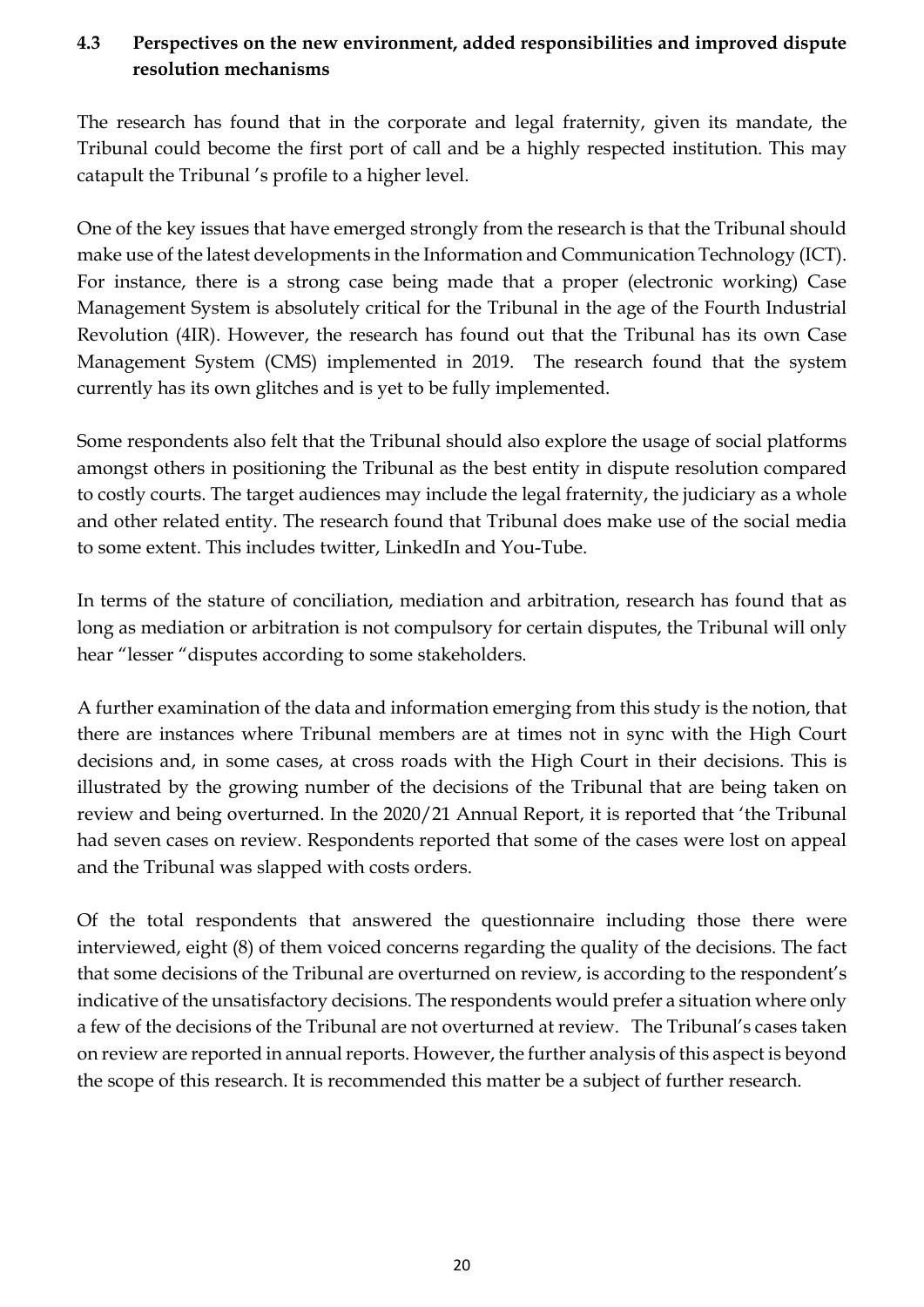# **4.4 Tribunal's state of readiness**

The following is a summary of the Tribunal's readiness.

<span id="page-21-0"></span>

| <b>Key Issue</b>              | Impact                                   | <b>Required Activity</b>                        | <b>Tribunal Readiness</b>                 |
|-------------------------------|------------------------------------------|-------------------------------------------------|-------------------------------------------|
| 1. Section 72                 | Addition to the number                   | Amendment<br>the<br>list<br><sub>of</sub><br>of | Amendment can be affected in              |
| SEC Committee (SEC)           | of requirements to                       | application requirements for SEC                | minutes                                   |
|                               | consider when                            | to additionally require proof of                | Communication doable in one day           |
|                               | processing SEC                           | publication of the intention to                 | Therefore, Tribunal will be ready in      |
|                               | applications.                            | apply                                           | time for implementation.                  |
| 2. Section 160                |                                          | Amendment or standardisation                    |                                           |
|                               | $\blacksquare$ Requirement for a date to |                                                 | <b>Template can be done within 1 day,</b> |
| Administrative Order          | be specified on the order                | of decision templates                           | Communication doable in 1 month           |
|                               | ■ Empowerment for the                    | Communication or training of                    | • Tribunal in process of recruiting       |
|                               | applicant to approach                    | members to apply uniformly                      | In progress.                              |
|                               | CIPC in the event of                     | Capacity increase in personnel                  | Therefore, Tribunal will be ready in      |
|                               | failure to implement.                    | <b>Budget considerations</b>                    | time for implementation.                  |
| 3. Section 166                | Requirement to amend the                 | Amend the Certificate of Failure                | Amendment can be effected in              |
| Certificate of non-resolution | certificate of failure, now              | into Certificate of non-                        | minutes                                   |
|                               | called certificate of non-               | resolution,                                     | Communication doable in one day           |
|                               | resolution;                              | • Communication of the new                      | Therefore, Tribunal will be ready in      |
|                               |                                          | template to Tribunal members                    | time for implementation.                  |
|                               |                                          | needed                                          |                                           |
|                               |                                          |                                                 |                                           |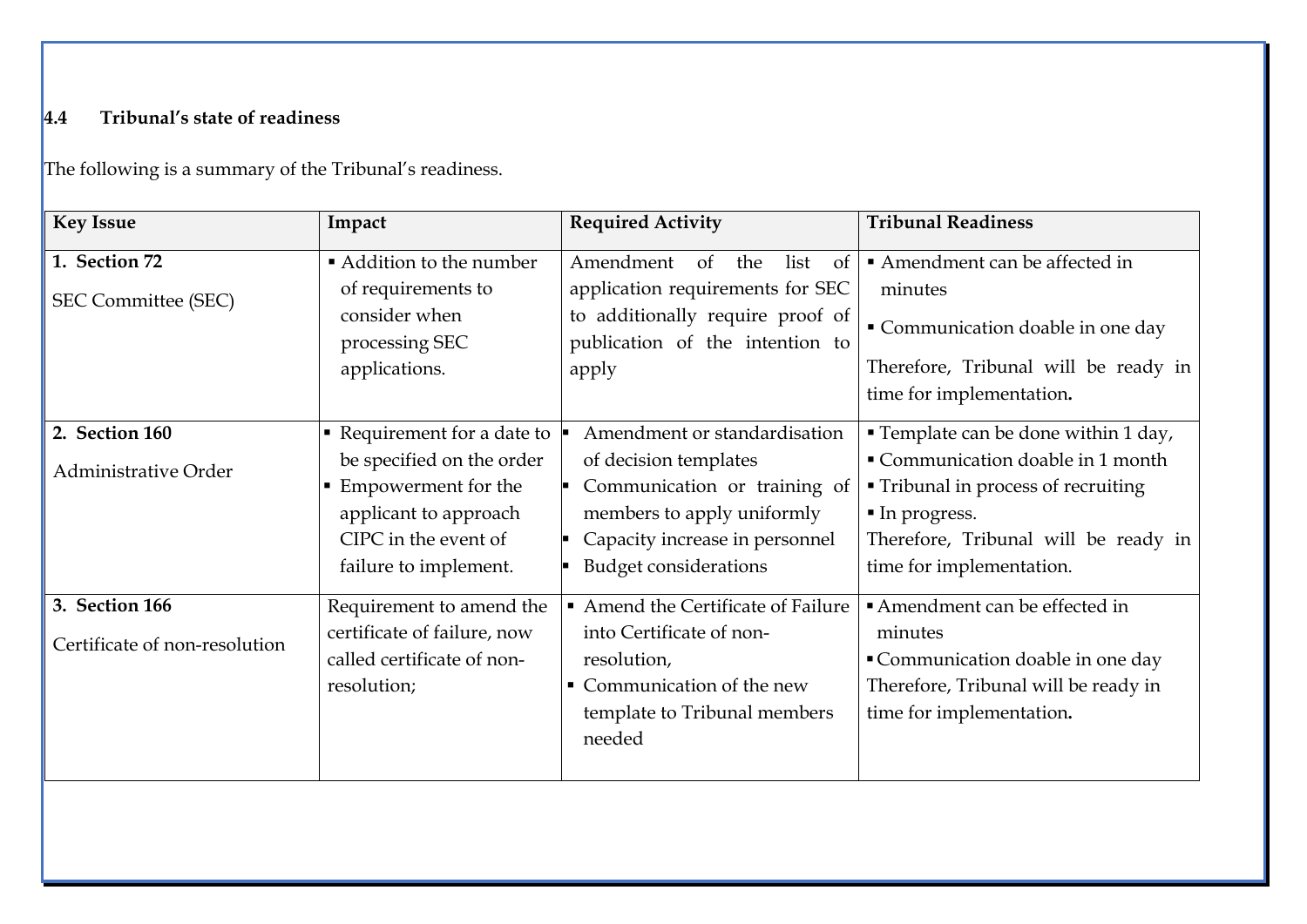| 4. Section 194<br>Scope of authority of the<br><b>Accounting Authority</b>                             | Confusion<br>of<br>the $\blacksquare$<br>Officer<br>Accounting<br>role<br>with the executive Officer'<br>functions    | The review of the current<br>proposed amendment,<br>alternatively<br>The amendment of the current<br>delegation framework<br>Communication of the same to<br>the staff                                   | The review of current proposed<br>amendment is up to the dtic<br>Delegation amendment can be<br>effected within a day<br>Communication can be done within 1<br>day<br>Therefore, Tribunal will be ready in<br>time for implementation. |
|--------------------------------------------------------------------------------------------------------|-----------------------------------------------------------------------------------------------------------------------|----------------------------------------------------------------------------------------------------------------------------------------------------------------------------------------------------------|----------------------------------------------------------------------------------------------------------------------------------------------------------------------------------------------------------------------------------------|
| <b>5. Section 195</b><br><b>BBBEE Commission relating</b><br><b>BBEE</b> disputes<br><b>Facilities</b> | • Possible increase in the<br>number of the<br>applications<br>• Strengthening of<br>relationship between<br>entities | Engagements of two entities to<br>refine the referral processes and<br>obtain estimated number of<br>referrals<br>Communication to the public<br>and to companies on the<br>Tribunal's new BEE functions | There is already MOU between the<br>entities. Refinements doable within a<br>week.<br>Communication can be done within a<br>day.<br>Therefore, Tribunal will be ready in<br>time for implementation.                                   |
| 6. Court Rooms                                                                                         | Facilities needed for the<br>anticipated increase of<br>applications and for<br>attractiveness                        | ■ Two or three well ventilated<br>court rooms.<br>Court style furniture and<br>equipment                                                                                                                 | Rooms and Furniture not yet in place<br>" Virtual platforms can be used in the<br>interim<br>Therefore, Tribunal will be ready in<br>time for implementation.                                                                          |
| 7. Equipment                                                                                           | Facilities needed for the<br>anticipated increase of<br>applications and for<br>attractiveness                        | virtual<br>Modern<br>hearing<br>equipment that will also assist<br>with other meetings                                                                                                                   | Existing, but not the latest equipment<br>Tribunal can use these in the interim                                                                                                                                                        |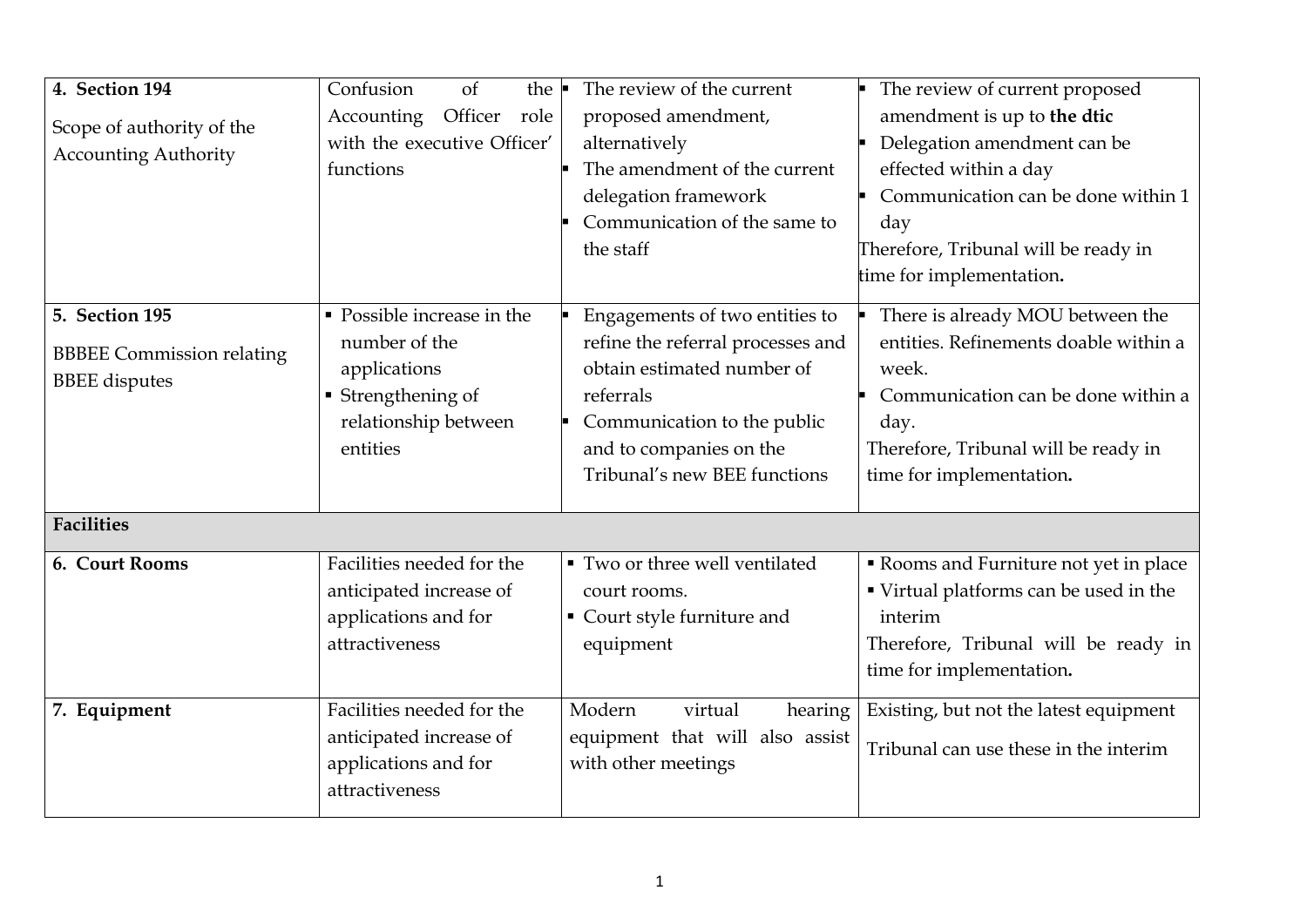| 8. Parking bays          |                                                              | Clients coming to hearings                                                                                                                                   | Not adequate. But when virtual<br>platforms are used Tribunal will cope.                                                                                           |
|--------------------------|--------------------------------------------------------------|--------------------------------------------------------------------------------------------------------------------------------------------------------------|--------------------------------------------------------------------------------------------------------------------------------------------------------------------|
| <b>Divisional duties</b> |                                                              |                                                                                                                                                              |                                                                                                                                                                    |
| 9. Human Resources       | Need for human capacity                                      | <b>Funding and recruitment of</b><br>• The Legal Advisor<br>• Registry Officer (case<br>Management Officer)<br>Training on BEE issues                        | • The filling of both positions in<br>progress.<br>• However, the Tribunal needs to<br>reduce the number of applications<br>that it drags from quarter to quarter. |
| 10. IT                   | Need for personnel related<br>costs budgeting                | Budget for personnel related<br>equipment for one or two more<br>staff Members i.e., computer<br>licensing<br>related<br>costs<br>and<br>software equipment; | This is in progress.<br>Tribunal will be ready                                                                                                                     |
| 11. Systems (CMS)        | Need for the system to be<br>operational beginning to<br>end | Involvement and co-operation of<br>experts                                                                                                                   | In progress<br>Expected to be ready in six months'<br>time                                                                                                         |
| 12. Finance              | Need for personnel related<br>costs budgeting                | Budgeting as result of one or two<br>personnel in Registry and<br>communication of the changes                                                               | This is in progress.<br>Tribunal will be ready                                                                                                                     |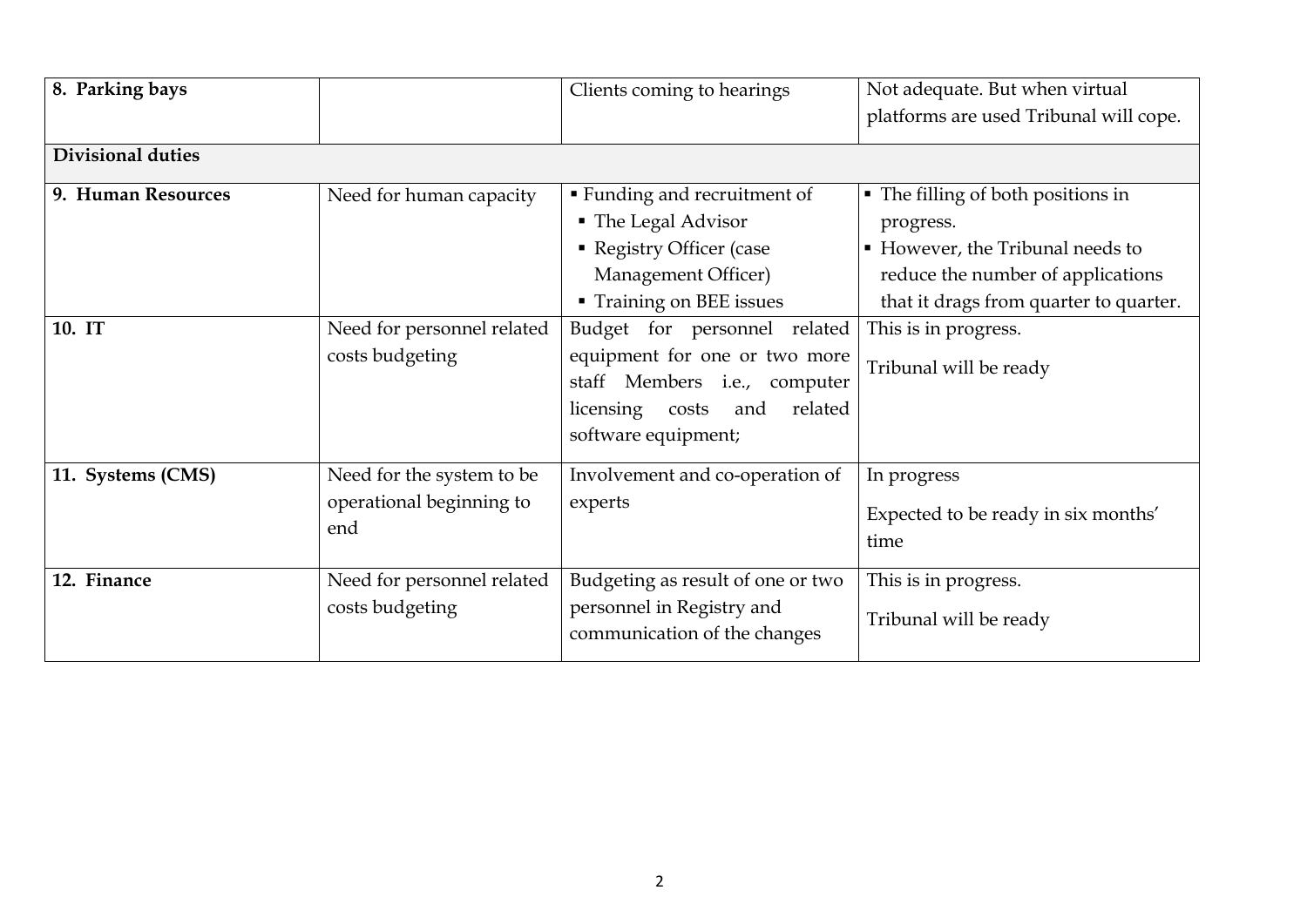#### <span id="page-24-0"></span>**4.5 Generic matters**

The research study has further found out that there is a strong need to have sufficient footprint in all provinces in order for the Tribunal to have adequate credence and be easily accessible countrywide. All of these considerations will certainly impact on the planning and operations of the Companies Tribunal

Furthermore, research has found that the Tribunal could benefit immensely by partnering with other similar entities and government departments on matters related to ADR, conciliation and mediation. This is particularly true of those public-sector entities that are tasked with small business support and development. Small businesses often find themselves at loggerheads with bigger corporations on a range of issues ranging from procurement practices, the abuse of minority shareholders interpretation of empowerment prescripts, etc. This partnership could therefore assist the small enterprises in terms dispute resolution and avoid the costly route of going to the courts which would have been preferred by the bigger private sector corporations.

Some respondents including the applicants would like to see full time members (subject to availability of resources) at the Tribunal. This stems from the fact that there is a growing number of cases that have been rolled over from the previous quarters and financial years.

As alluded to earlier, some of the amendments above could increase the workload of cases within the Tribunal. Respondents from the Commission were reluctant to estimate the possible increase in new applications that may be received from the BBBEE Commission's referrals. From the positive improvements on enforcement anticipated through the amendment of Section 160, some respondents estimated twelve (12) new applications per year in total. Therefore 12 is the only figure that the research is willing to use as an estimate of the total annual increase in the number of new applications. This is only a guess estimate figure. The figure could be conservative. However, in the light of the overall declining cases in the Tribunal this possible increase would mark big improvement on the number of new applications. Annual Reports of the Tribunal reveal that between the years 2016 and 2020 the Tribunal continuously experienced decline in new applications received. In 2016/17 the decline was 105, in 2017/18 it was 18, and in 2018/19 it was 10, 2019/20 it was 21.

The research process and interaction with the stakeholders revealed that there is a strong yearning for improved quality of the service or product (decisions of the Tribunal). Respondents also want the Tribunal to consider employing some full time Members of Tribunal to improve the performance of the Tribunal in adjudication and ADR. Some respondents within the Tribunal felt that though this may be desirable, as full-time members will require more resources as opposed to part time members. It is for this reason that the Research recommends the development of the resource-based review strategy by the Tribunal. Venter (2015) broadly defines resource-based view as 'the capacity of an organisation for a unique end result. They are organisation specific clusters of activities developed through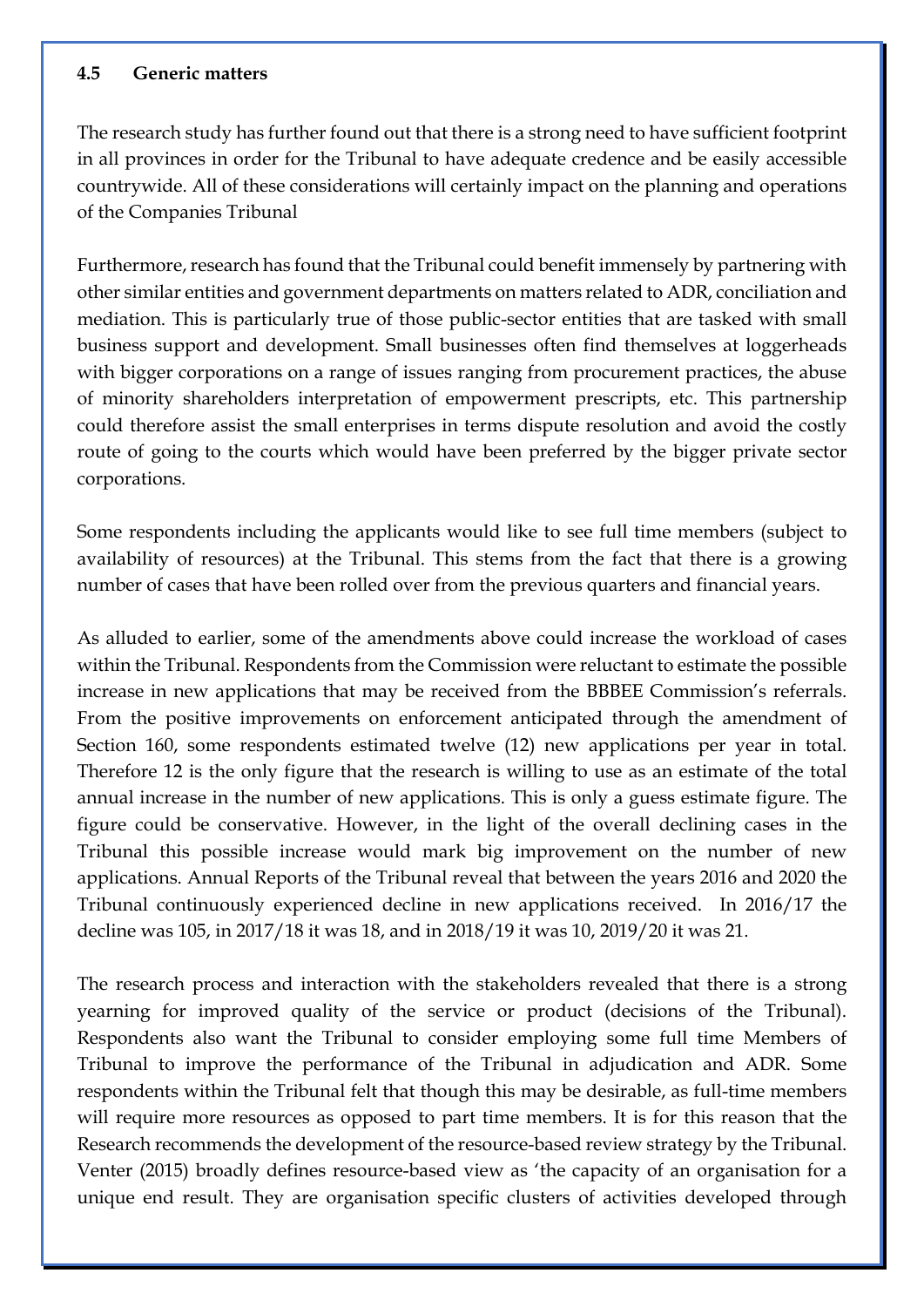complex interactions between tangible and intangible resources over time and reflect what an organisation needs compared to other organisations'[29](#page-25-1)

At the recently held annual seminar<sup>[30](#page-25-2)</sup> of the Tribunal, from the way the seminar was organised to the quality of the presentations, and responses to the various questions, it was clear that the Tribunal has the necessary knowledge expertise, and communication capacity. It is therefore within the Tribunal ability to win the confidence of the public. The researcher has however noted that the term of most of the Members of the Tribunal is coming to an end in March, 2022. Some may or may not be re-appointed. This means that the current skills may not be relied on to judge the capability of the Tribunal. Intensive training will be necessary for the new or additional members.

# <span id="page-25-0"></span>**5. Conclusions**

In the final analysis, it is evident from this body of this report that the Amendment Bill and certain sections in particular, (the big five) would have a varying impact on the strategic planning and operations of the Tribunal. It is therefore incumbent upon the Tribunal to position itself appropriately prior to the enactment of these amendments. In this regard, the Researcher broadly concludes that:

- **5.1 Section 72** deals with SEC. The amendment on it, impacts more to the companies than to the Tribunal. The requirement to publish the intention to apply will minimally impact on the Tribunal processes and require an amended list of application documents.
- **5.2 Section 160 deals with Administrative Orders** this is arguably one of the clearest sections of the Amendment Bill that deals with the old age challenge inconsistencies in decisions of the Tribunal. It is likely that legal firms that had expressed frustrations with this section of the Act, may now be eager to use the services the Tribunal. It is anticipated that this will bring a rise in the number of new applications.
- **5.3 Section 166 deals with ADR in particular the issuing of a Certificate of Non-Resolution and the removal of accreditation.** The impact of the amendment are as follows: with regard to issuing the certificate of non-resolution there will be a need to amend the current certificate of failure. The removal of accreditation, depending one's interpretation has no further implications on the Tribunal.
- **5.4 Section 194 deals with the responsibilities of the Accounting Authority.** The likely impact of this Amendment is that the Accounting Authority to be more active and involved at the Tribunal in administrative functions. Alternatively, the institution will have to rely heavily on delegation, which may have negative implications.

<span id="page-25-1"></span>l <sup>29</sup> Peet Venter et al (2015) Practising Strategy: A Southern African Context: Juta Publishers: Cape Town

<span id="page-25-2"></span><sup>30</sup> Seminar held in partnership with the University of Free State, on 18 March, 2022, Sheraton Hotel, Pretoria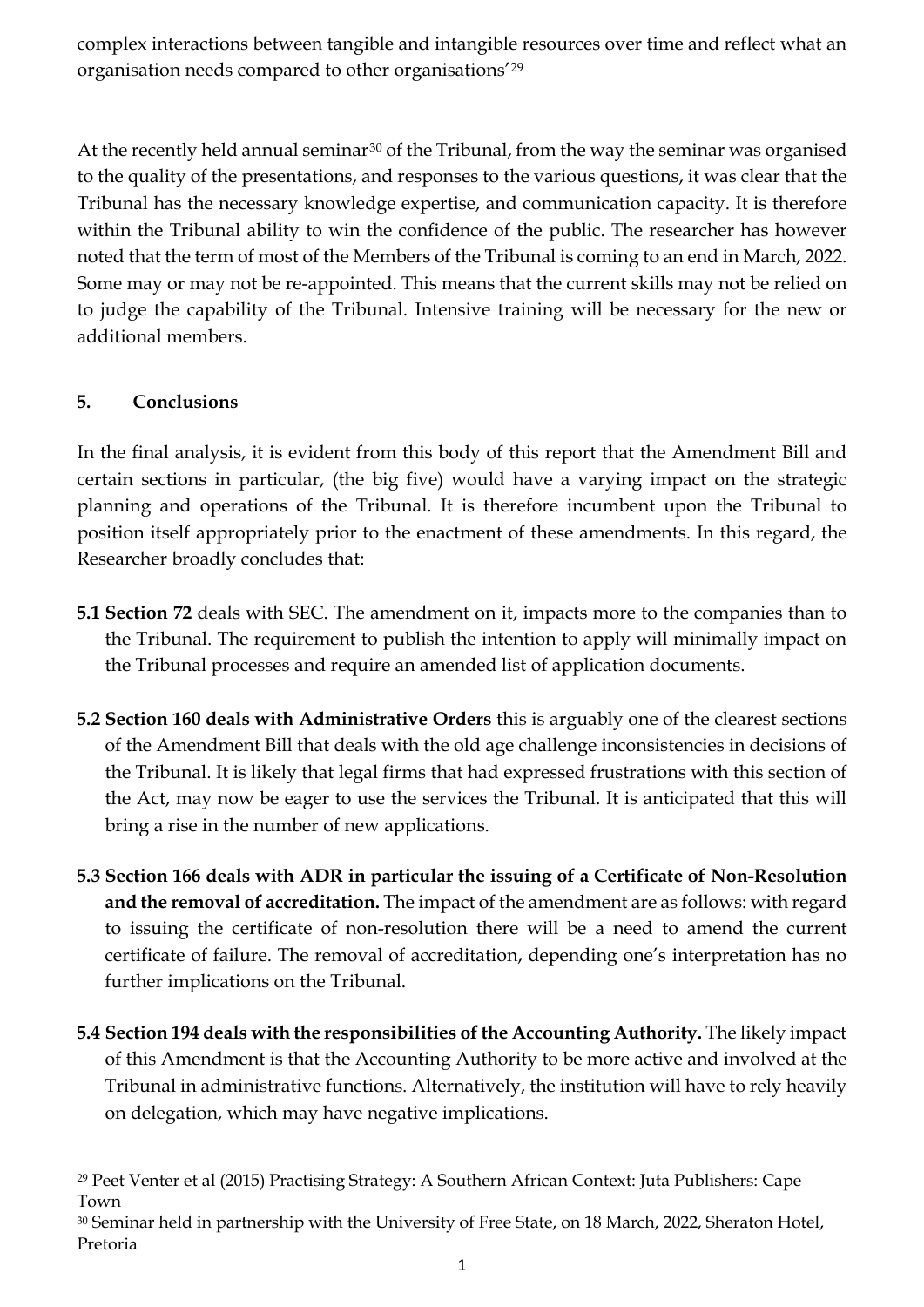**5.5 Section 195 makes provisions for BBBEE Commission to refer matters to the Tribunal for conciliation, mediation and arbitration arising out of BBEE disputes.** The conclusion in this regard is that this is likely to increase the volume of work for the Tribunal which should be managed through referral protocols agreed upon by both entities. This can be done through the current MOU between the two entities.

## <span id="page-26-0"></span>**6. Recommendations on the State of readiness of the Tribunal**

- 6.1 The following recommendations are based mainly on the analysis of data and information that has been collected during the research process. They address the question on how the Tribunal should prepare itself for the new environment occasioned by the Amendment Bill with specific reference to the sections that are applicable to the Tribunal. The recommendations include the following:
- <span id="page-26-1"></span>6.1.1 Recommendations relating to the "big five" Amendments:

# **i. Section 72 of the Amendment Bill relating to SEC:**

It is recommended that the Tribunal amends its list of application requirements for SEC to additionally require proof of publication of the intention to apply.

# **ii. Section 160 of the Amendment Bill relating to administrative orders:**

The amendment adds the requirement for a date to be specified on the order and empowers the applicant to approach CIPC in the event of failure to implement. The recommendations here include:

- **a)** The need for the Tribunal to standardize the format of orders issued by Members of the Tribunal and make room for the insertion of a date for compliance.
- **b)** Timeous communication by the Registry Unit of the order to the parties in question as well as the effective date of the administrative order thereof.
- **c)** Communication of the amendment by the Communications Unit of the Tribunal needs to be enhanced,
- **d)** In the light of the forecast increase in the number of new applications, consideration by management be given to fund an additional position in the Registry Unit (possibly the position of the case management officer),
- **e)** Budget considerations (salary and personnel and IT costs) related to the filling of an extra position, and
- **f)** It is anticipated that with the clarity that will come with Section 160, there will be fewer review applications. Management is therefore may want to give consideration to the reduction of litigation budget, in view of the anticipated reduction in the number of decisions taken on review.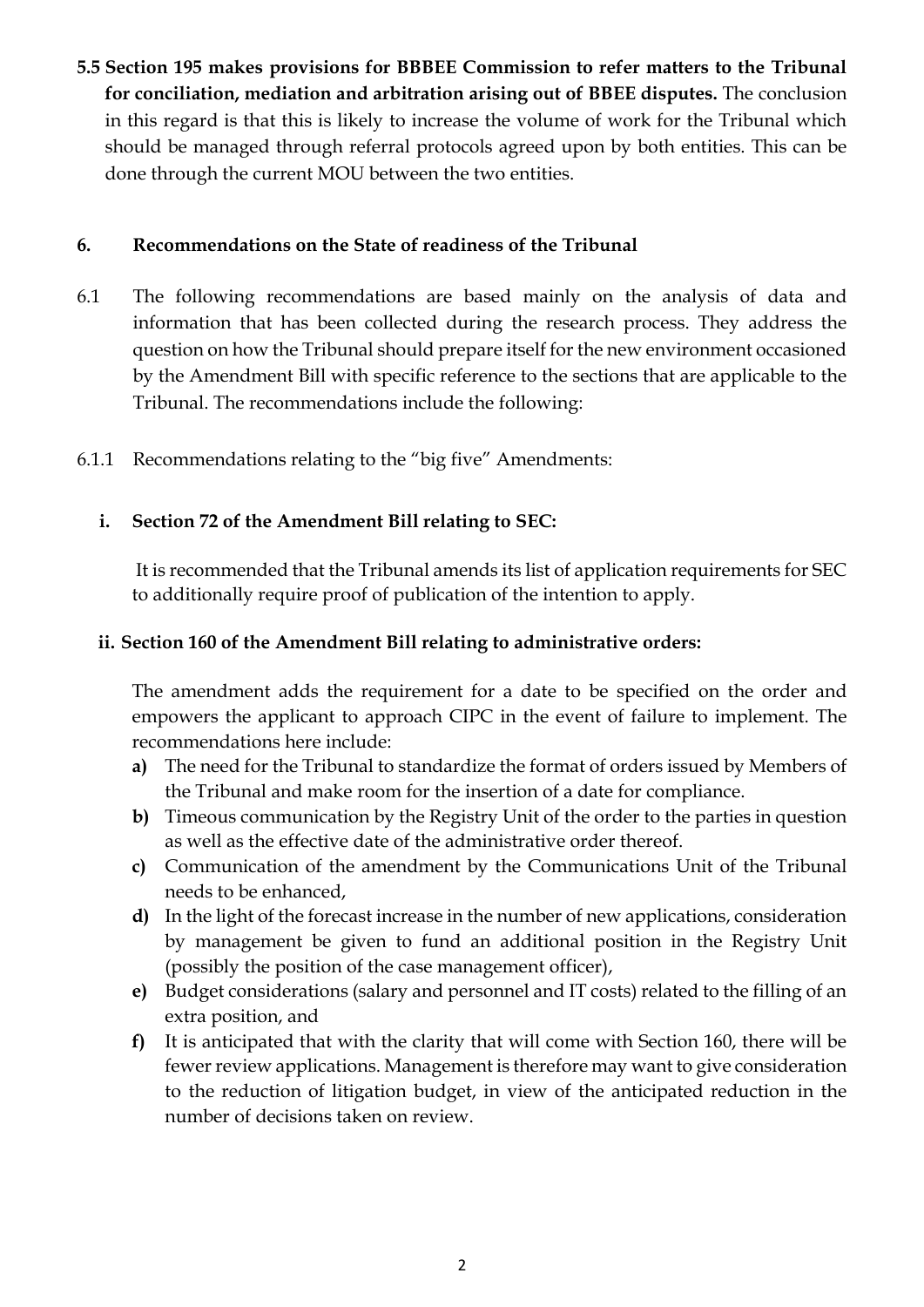### **iii. Section 166 relating to Certificate of Non-Resolution and removal of accreditation:**

The Amendment calls for a certificate of non-resolution in ADR and for a further referral to the Tribunal for arbitration with a binding order. It also removes the subsections on accreditation for ADR. The recommendations on this include:

- a) The amendment of the certificate of failure, now called certificate of non-resolution;
- b) Communication of the new template to the members of the Tribunal.

## **v. Section 194 relating to the Responsibilities of Accounting Authority:**

The Amendment states amongst others that the Chairperson of the Tribunal is responsible for the control and management of the Tribunal, the effectiveness and efficiency of the Companies Tribunal, all the income and expenditure of the Companies Tribunal, etc. The relevant recommendations include:

- a) The review of the current proposed amendment to remove executive powers from the Accounting Authority to the Accounting Officer, alternatively
- b) The amendment of the current delegation framework
- c) Communication of the same to the staff about these developments

# **vi. Section 195 relating to the referrals for ADR by the BBBEE Commission:**

The Amendment empowers the Commission to refer BBBEE matters to the Tribunal**.**  The recommendations here include

- **a)** Engagements of the two entities with a view to:
	- refine the processes for the referral in the context of the current MOU, and
	- obtain estimations of the estimated number of applications to be expected for planning purposes.
- **b)** Communication to the public companies on the new expanded jurisdiction of the Tribunal to handle referrals. from the BBBEE Commission

## <span id="page-27-0"></span>**6.1.2 Recommendations relating to the planning and operation**

## <span id="page-27-1"></span>6.1.2.1 Strategic planning session

It would be imperative that the Tribunal 's management develop a comprehensive strategic plan on how to respond and prepare for the new environment as outlined in the body of this report. In the realm of strategic management, the envisaged strategic planning session should as matter of necessity focus on some of the key issues such as considering both external and internal environment brought about by the Amendment Bill.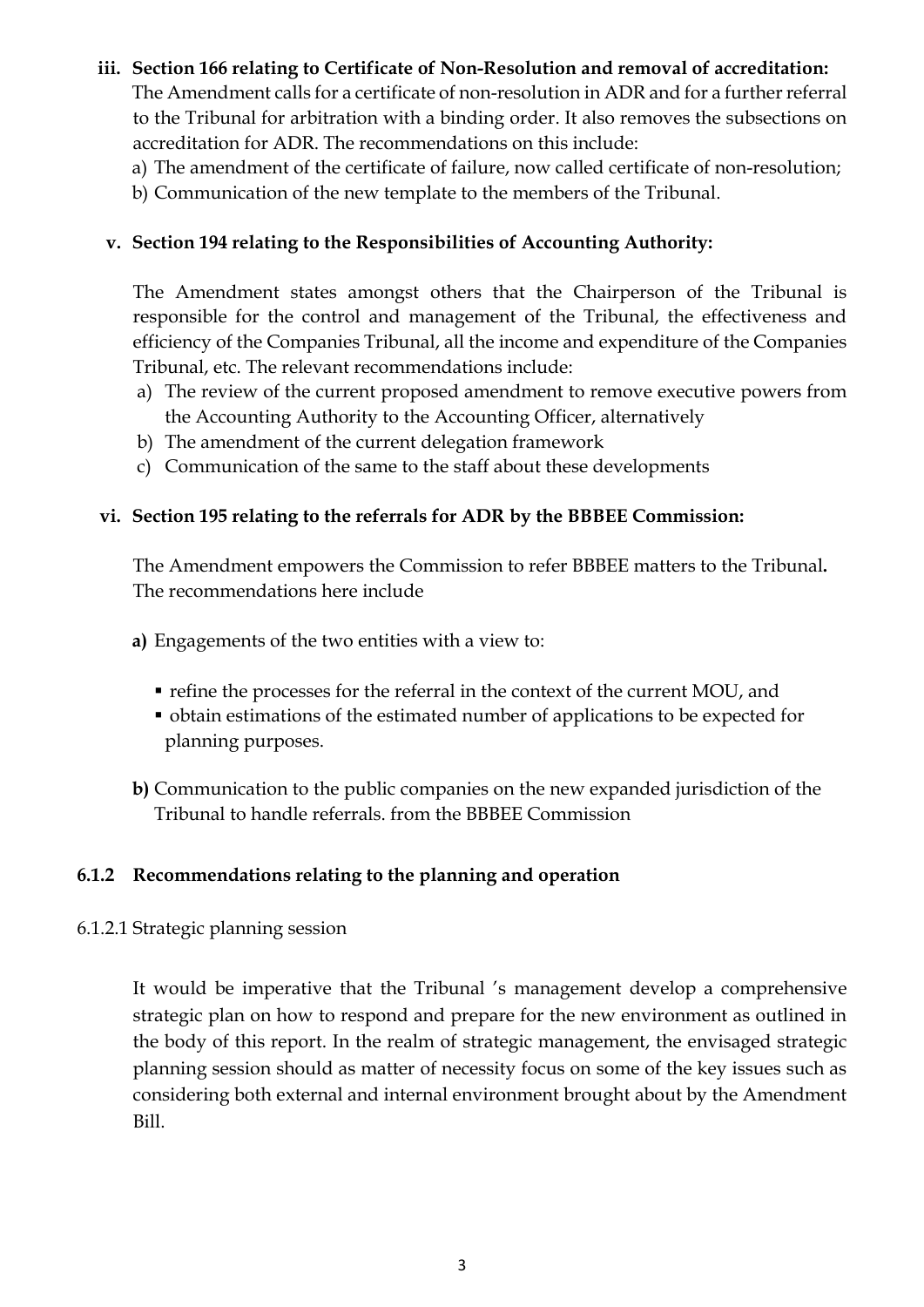## <span id="page-28-0"></span>6.1.2.2 Training of Members of Tribunal and personnel on BBBEE related matters

The new environment proposes referrals on BBBEE disputes, which can be complex and sensitive as mentioned in this report. It is therefore recommended that all Members of the Tribunal and key personnel be trained on the necessary aspects of BBBEE transactions.

#### <span id="page-28-1"></span>6.1.2.3 Resource-based review strategy

As alluded to previously, the research has identified a need on resource improvement around hearings rooms, improvements on case management systems, personnel human and knowledge capacities. It is recommended that the Tribunal carries its own resourcebased review to confirm the findings.

## <span id="page-28-2"></span>6.1.2.4 Strategic partnerships with legal fraternity

It is the considered recommendation of the researcher that the Tribunal should establish strategic partnerships with the legal fraternity, the courts and other legal practitioners for mutual benefit.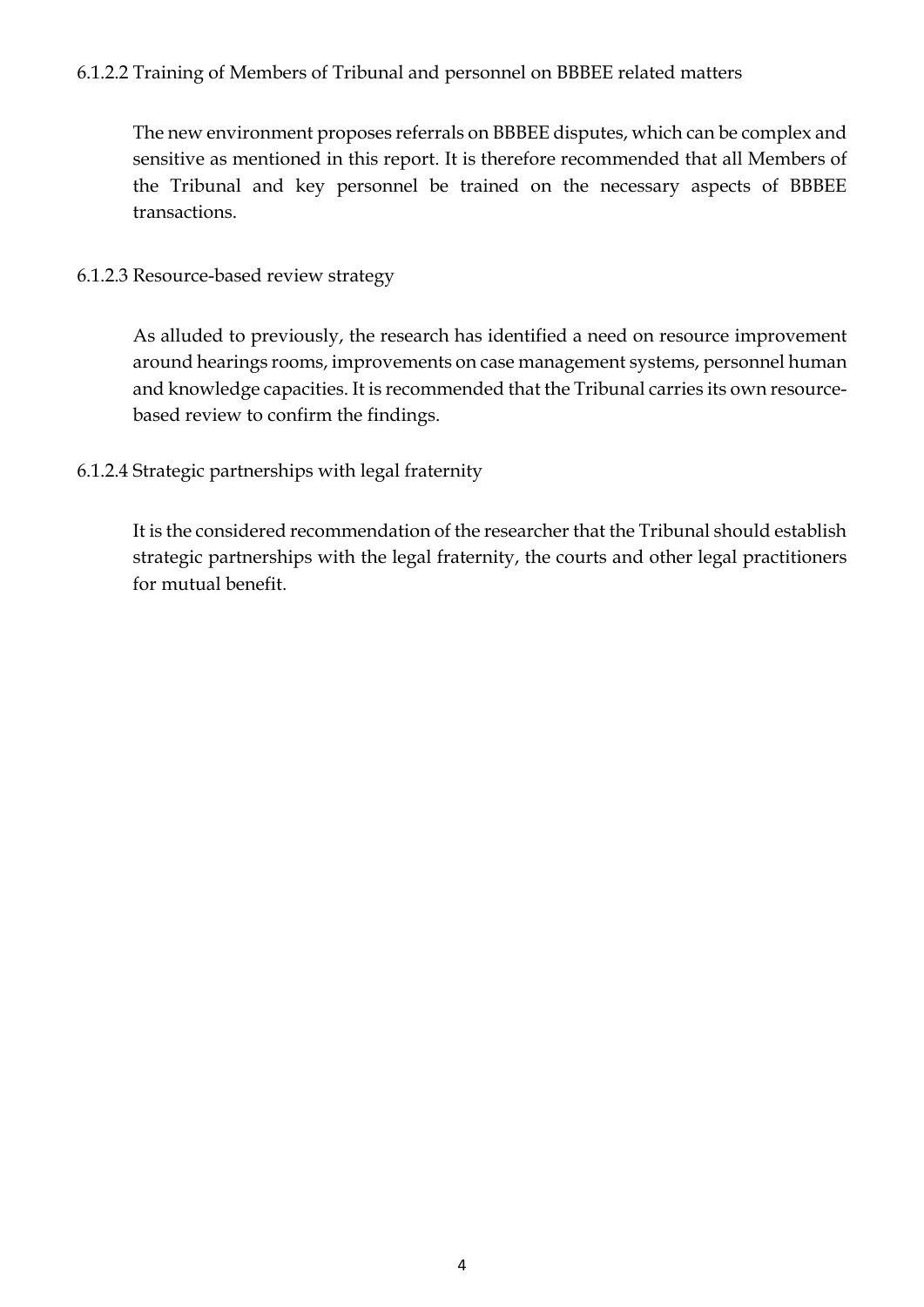#### **APPROVALS**

**Prepared by:** 



**Thandile Gubevu Date: 30 March, 2022 Somfaba Investments (Pty) Ltd**

**Approved by:**

inquane

'Maletlatsa Monica Ledingwane **Date: 30 March, 2022 Chief Operating Officer**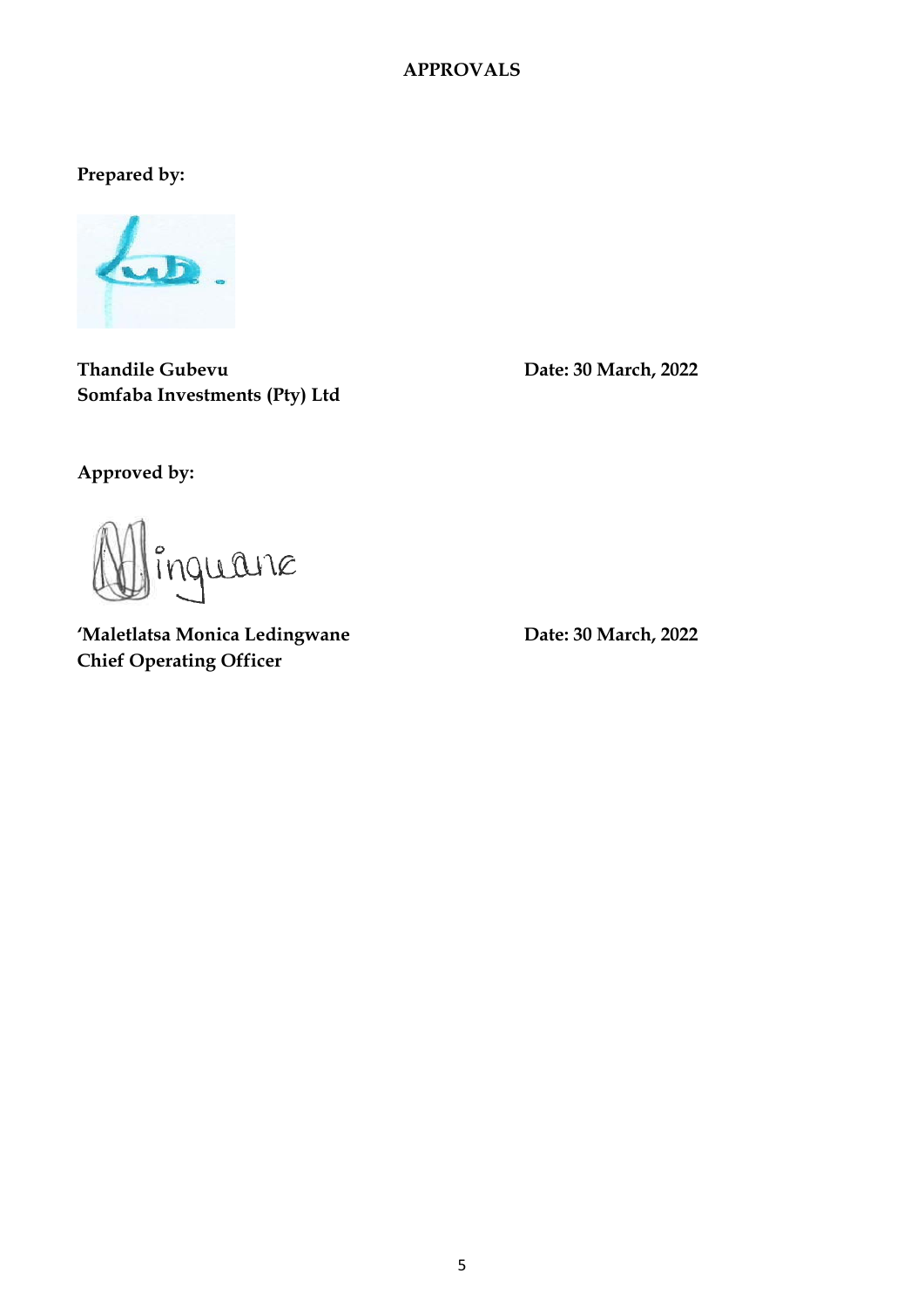# **List of Annexures**

| <b>Annexure No</b> | <b>Document Name</b>                                                                                | <b>Attachments</b>                    |
|--------------------|-----------------------------------------------------------------------------------------------------|---------------------------------------|
| <b>Annexure 1:</b> | MOU between the Tribunal and Broad Based<br><b>Black Economic Empowerment Commission</b><br>(BBBEE) | MoU CT and CIPC<br>Section 160 Novemb |
| <b>Annexure 2:</b> | MOU between the Tribunal and Companies<br><b>Intellectual Property Commission (CIPC)</b>            | MOU between CT<br>and BBBEE Commissi  |
| <b>Annexure 3</b>  | Structure of the Tribunal as at 31 March 2021                                                       |                                       |

| <b>Annexure No</b> | <b>Document Name</b>                                      | <b>Attachments</b>                           |
|--------------------|-----------------------------------------------------------|----------------------------------------------|
| <b>Annexure A</b>  | Sample Questionnaire: COTTI                               | $W =$<br>Questionnaire<br>-B-BBEE Commission |
| <b>Annexure B</b>  | Sample Questionnaire: Applicants                          | $W =$<br>Questionnaire<br>-Adams & Adams.do  |
| Annexure C         | Sample Questionnaire: Other Public Sector<br>Institutions | W≣<br>Questionnaire<br>-DSBD.docx            |